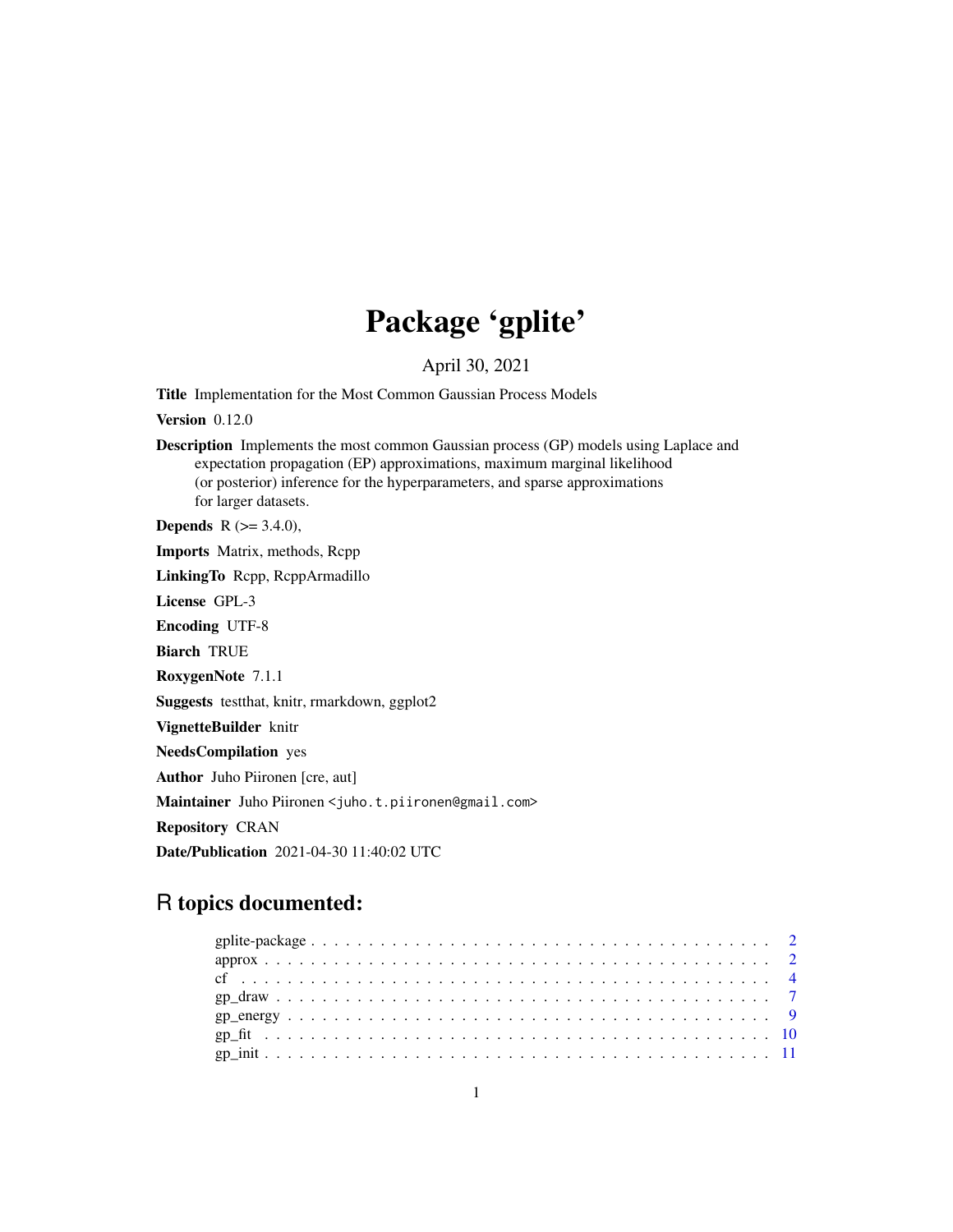#### <span id="page-1-0"></span> $2\,$  approx

#### **Index** [23](#page-22-0)

gplite-package *The 'gplite' package.*

#### Description

gplite implements some of the most common Gaussian process (GP) models. The package offers tools for integrating out the latent values analytically using Laplace or expectation propagation (EP) approximation and for estimating the hyperparameters based on maximizing the (approximate) marginal likelihood or posterior. The package also implements some common sparse approximations for larger datasets.

# Functions

Here's a list of the most important functions:

[gp\\_init](#page-10-1) Set up the GP model.

- [cf,](#page-3-1) [lik,](#page-16-1) [method,](#page-17-1) [approx](#page-1-1) Choose the covariance functions, likelihood (observation model), type of the GP (full or some sparse approximation) and the latent function approximation method (Laplace, EP).
- [gp\\_optim,](#page-13-1) [gp\\_fit](#page-9-1) Optimize the model hyperparameters, or just fit the model with the current hyperparameter values.
- [gp\\_pred,](#page-6-1) [gp\\_draw](#page-6-2) Make predictions with the fitted model. Can also be used before fitting to obtain prior predictive distribution or draws.
- [gp\\_loo,](#page-11-1) [gp\\_compare](#page-11-2) Model assessment and comparison using leave-one-out (LOO) cross-validation.

<span id="page-1-1"></span>approx *Approximations to the posterior of the latent values*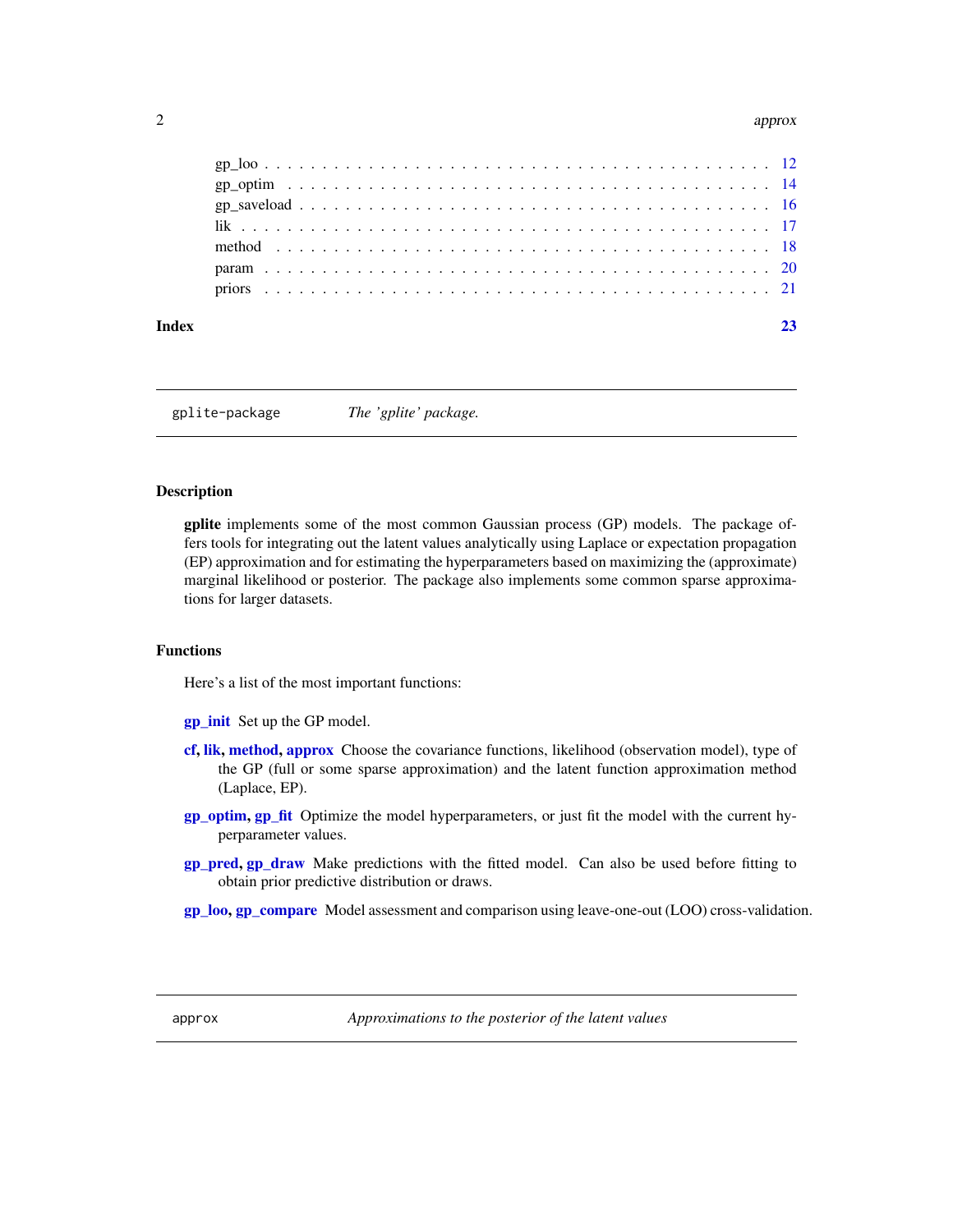#### approx 3

#### Description

Functions for initializing the approximation for the latent values, which can then be passed to [gp\\_init](#page-10-1). The supported methods are:

- approx\_laplace Laplace's method, that is, based on local second order approximation to the log likelihood. For Gaussian likelihood, this means exact inference (no approximation).
- approx\_ep Expectation propagation, EP. Approximates the likelihood by introducing Gaussian pseudo-data so that the posterior marginals match to the so called tilted distributions (leaveone-out posterior times the true likelihood factor) as closely as possible. Typically more accurate than Laplace, but slower.

#### Usage

```
approx\_laplace(maxiter = 30, tol = 1e-04)
```

```
approx\_ep(damping = 0.9, quad\_order = 11, maxiter = 100)
```
# Arguments

| maxiter    | Maximum number of iterations in the Laplace/EP iteration.                                                                                                                                        |
|------------|--------------------------------------------------------------------------------------------------------------------------------------------------------------------------------------------------|
| tol        | Convergence tolerance.                                                                                                                                                                           |
| damping    | Damping factor for EP. Should be between 0 and 1. Smaller values typically<br>lead to more stable iterations, but also increase the number of iterations, and<br>thus make the algorithm slower. |
| quad_order | Order of the Gauss-Hermite quadrature used to evaluate the required tilted mo-<br>ments in EP.                                                                                                   |

# Value

The approximation object.

#### References

Rasmussen, C. E. and Williams, C. K. I. (2006). Gaussian processes for machine learning. MIT Press.

```
# Basic usage
gp <- gp_init(
  cfs = cf\_sexp(),
  lik = lik_bernoulli(),
  method = method_fitc(num_inducing = 100),
  approx = approx_ep()
\mathcal{L}
```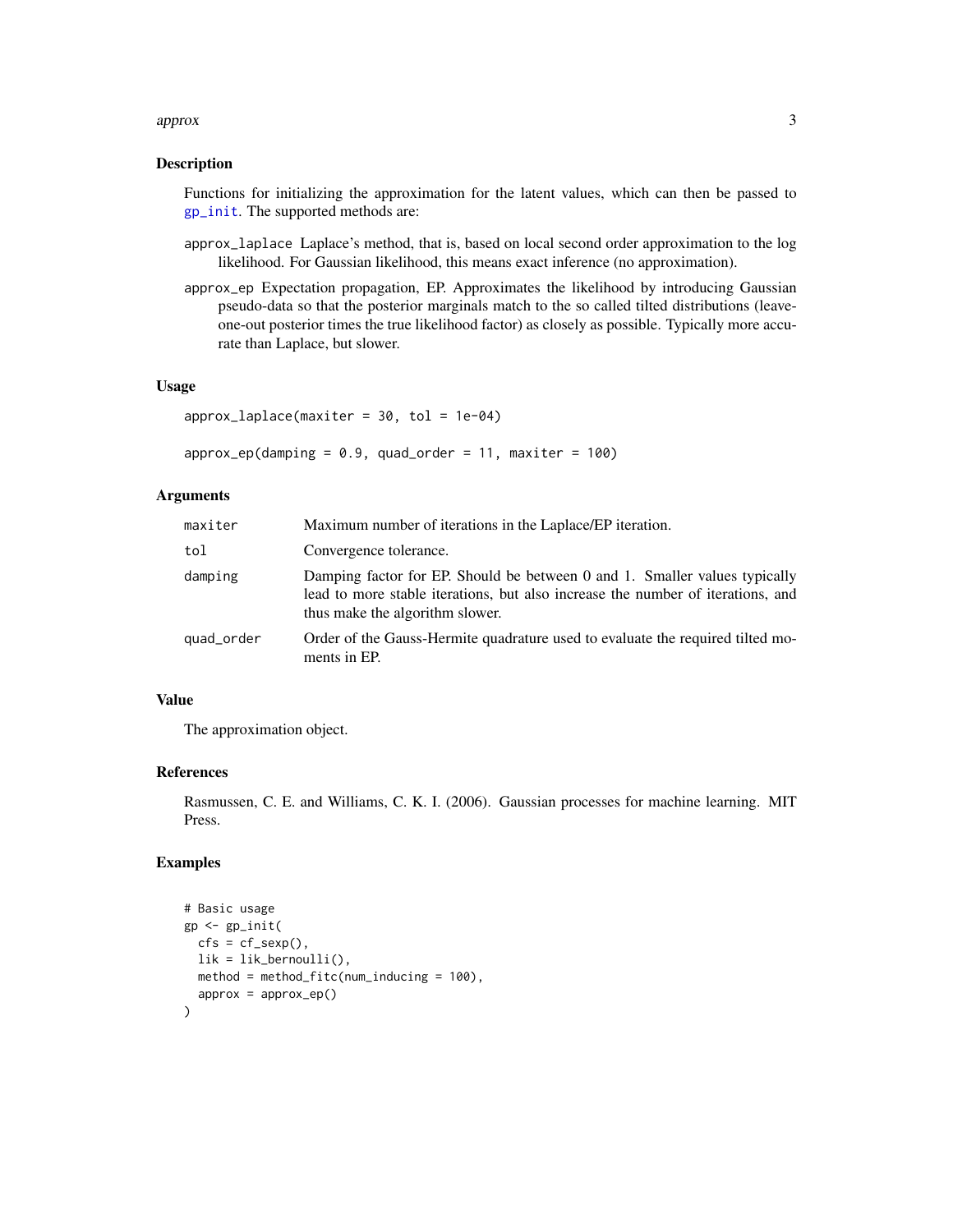#### <span id="page-3-1"></span><span id="page-3-0"></span>Description

Functions for initializing the covariance functions which can then be passed to [gp\\_init](#page-10-1). See section Details for explanation of what covariance function is what.

#### Usage

```
cf_const(magn = 1, prior_magn = prior_logunif())
cf_lin(vars = NULL, magn = 1, prior_magn = prior_logunif(), normalize = FALSE)
cf_sexp(
  vars = NULL,
  lscale = 0.3,magn = 1,prior_lscale = prior_logunif(),
 prior_magn = prior_logunif(),
  normalize = FALSE
)
cf_matern32(
  vars = NULL,lscale = 0.3,magn = 1,
  prior_lscale = prior_logunif(),
 prior_magn = prior_logunif(),
 normalize = FALSE
\lambdacf_matern52(
  vars = NULL,
  lscale = 0.3,magn = 1,
 prior_lscale = prior_logunif(),
  prior_magn = prior_logunif(),
  normalize = FALSE
)
cf_nn(
  vars = NULL,
  sigma0 = 1,
  sigma = 3,
  magn = 1,
  prior\_sigma = prior\_half_t(),
```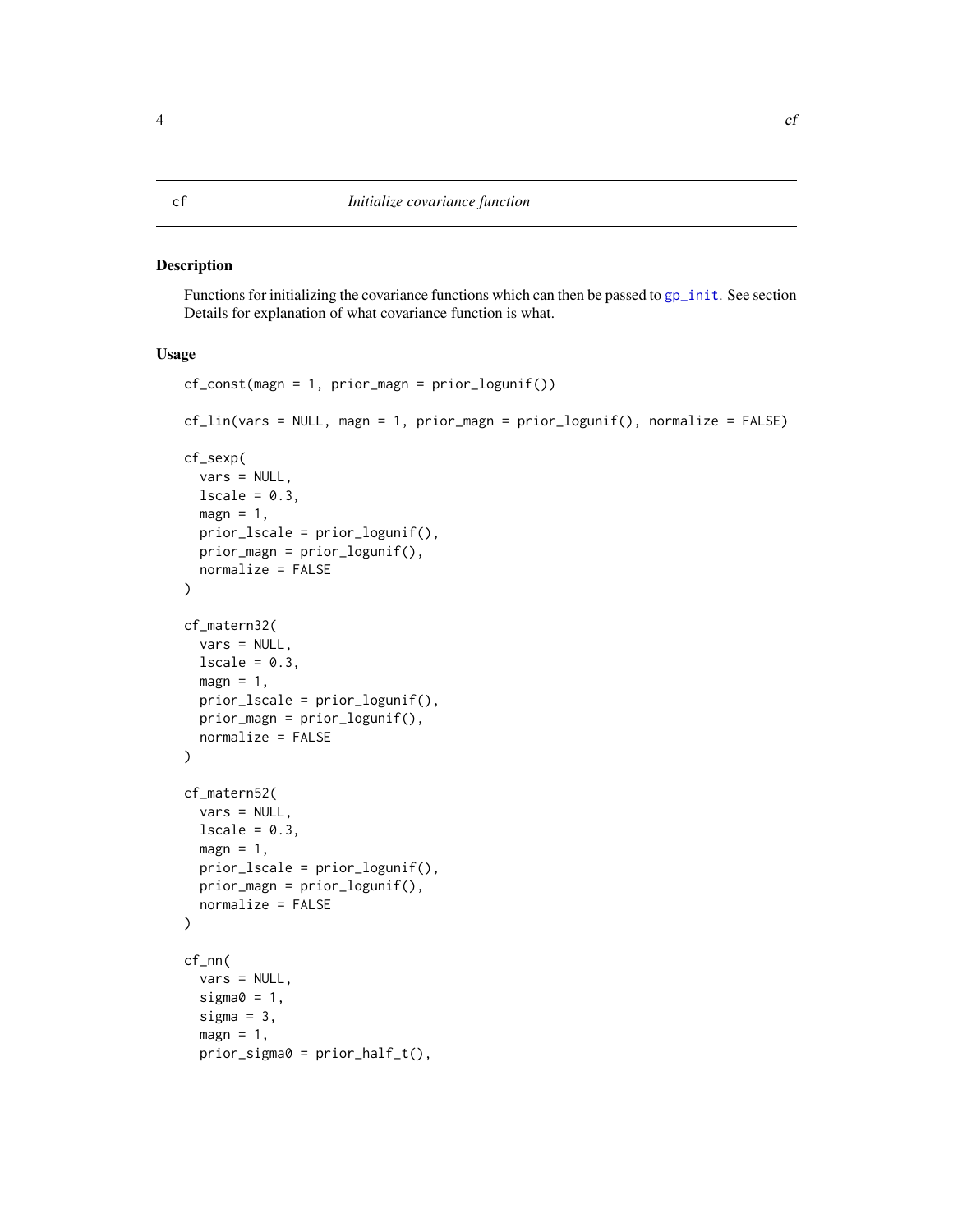```
prior\_sigma = prior\_half_t(),prior_magn = prior_logunif(),
  normalize = TRUE
\mathcal{L}cf_periodic(
  vars = NULL,period = 1,
  cf\_base = cf\_sexp(),
  prior_period = prior_logunif()
\mathcal{L}cf_prod(...)
## S3 method for class 'cf'
cf1 * cf2
```
# Arguments

| magn            | Initial value for the magnitude hyperparameter (depicts the magnitude of the<br>variation captured by the given covariance function).                                                                |
|-----------------|------------------------------------------------------------------------------------------------------------------------------------------------------------------------------------------------------|
| prior_magn      | Prior for hypeparameter magn. See priors.                                                                                                                                                            |
| vars            | Indices of the inputs which are taken into account when calculating this covari-<br>ance. If the input matrix has named columns, can also be a vector of column<br>names. Default is all the inputs. |
| normalize       | Whether to automatically scale and center the inputs for the given covariance<br>function. Can be useful for inputs with mean and variance far from 0 and 1,<br>respectively.                        |
| lscale          | Initial value for the length-scale hyperparameter.                                                                                                                                                   |
| prior_lscale    | Prior for hyperparameter 1scale. See priors.                                                                                                                                                         |
| sigma0          | Prior std for the bias in the neural network covariance function.                                                                                                                                    |
| sigma           | Prior std for the weights in the hidden layers of the neural network covariance<br>function.                                                                                                         |
| prior_sigma0    | Prior for hyperparameter sigma0. See priors.                                                                                                                                                         |
| prior_sigma     | Prior for hyperparameter sigma. See priors.                                                                                                                                                          |
| period          | Period length for the periodic covariance function.                                                                                                                                                  |
| cf_base         | Base covariance function that is used to model the variability within each period<br>in periodic covariance function.                                                                                |
| prior_period    | Prior for hyperparameter period. See priors.                                                                                                                                                         |
| $\cdots$        | Meaning depends on context. For cf_prod pass in the covariance functions in<br>the product.                                                                                                          |
| cf1             | Instance of a covariance function.                                                                                                                                                                   |
| cf <sub>2</sub> | Instance of a covariance function.                                                                                                                                                                   |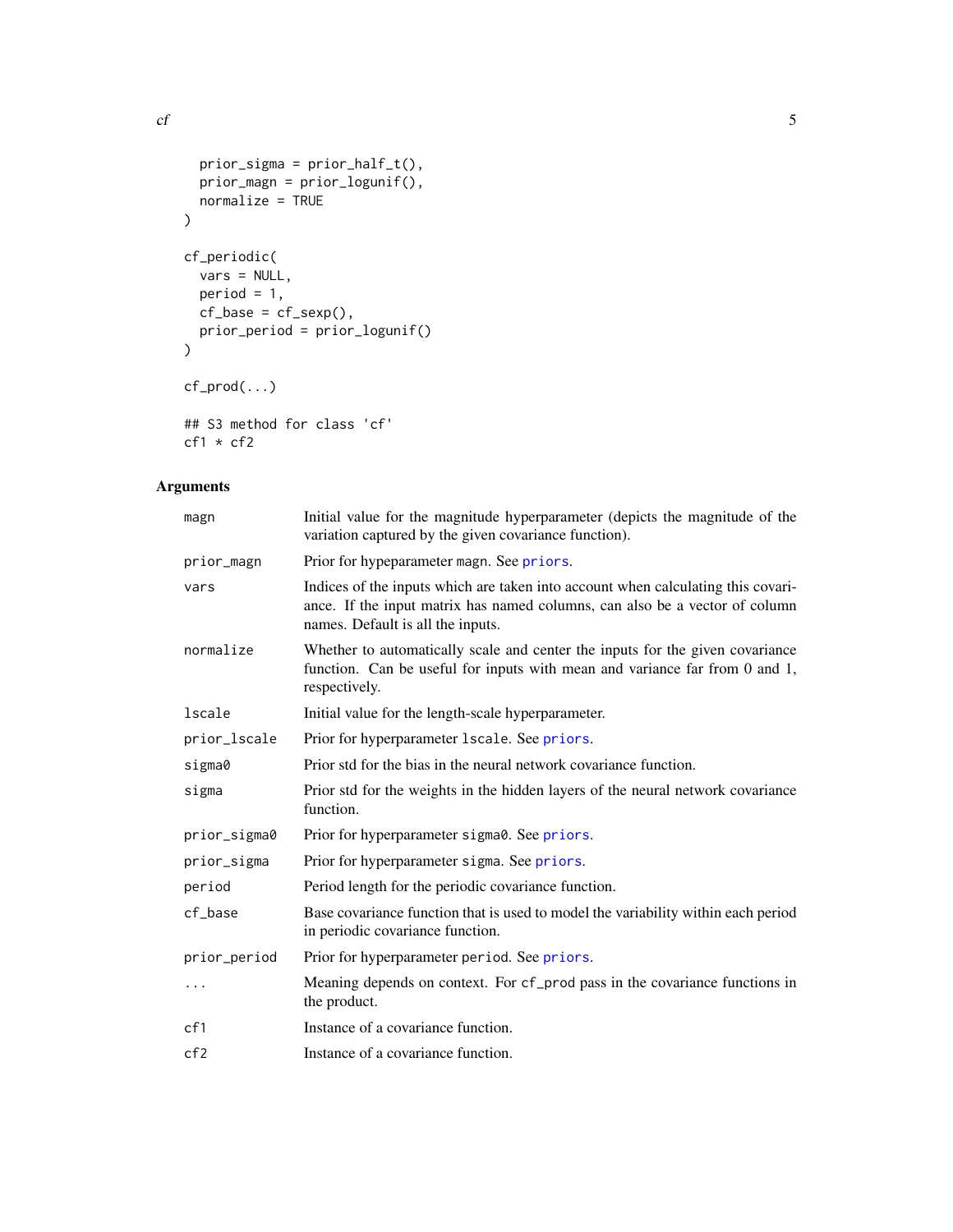# Details

The supported covariance functions are (see Rasmussen and Williams, 2006):

cf\_const Constant covariance function. Can be used to model the intercept.

cf\_lin Linear covariance function. Produces linear functions.

cf\_sexp Squared exponential (or exponentiated quadratic, or Gaussian) covariance function.

cf\_matern32 Matern nu=3/2 covariance function.

cf\_matern52 Matern nu=5/2 covariance function.

cf\_nn Neural network covariance function.

cf\_periodic Periodic covariance function. The periodicity is achieved by mapping the original inputs through sine and cosine functions, and then applying the base kernel in this new space.

cf\_prod Product of two or more covariance functions.

#### Value

The covariance function object.

#### References

Rasmussen, C. E. and Williams, C. K. I. (2006). Gaussian processes for machine learning. MIT Press.

```
# Generate some toy data
set.seed(1242)
n <- 50
x \le matrix(rnorm(n * 3), nrow = n)
f \leftarrow \sin(x[, 1]) + 0.5 \times x[, 2]^2 + x[, 3]y \le - f + 0.5 * \text{rnorm}(n)x \le - data.frame(x1 = x[, 1], x2 = x[, 2], x3 = x[, 3])
# Basic usage (single covariance function)
cf <- cf_sexp()
lik <- lik_gaussian()
gp <- gp_init(cf, lik)
gp \leftarrow gp\_optim(gp, x, y)plot(gp_pred(gp, x)$mean, y)
# More than one covariance function; one for x1 and x2, and another one for x3
cf1 \leq cf\_sexp(c("x1", "x2"))cf2 < -cf_{lin("x3")}cfs <- list(cf1, cf2)
lik <- lik_gaussian()
gp <- gp_init(cfs, lik)
gp \leq g gp_optim(gp, x, y, maxiter = 500)
plot(gp_pred(gp, x)$mean, y)
plot(x[, 3], gp_pred(gp, x, cfind = 2)$mean) # plot effect w.r.t x3 only
```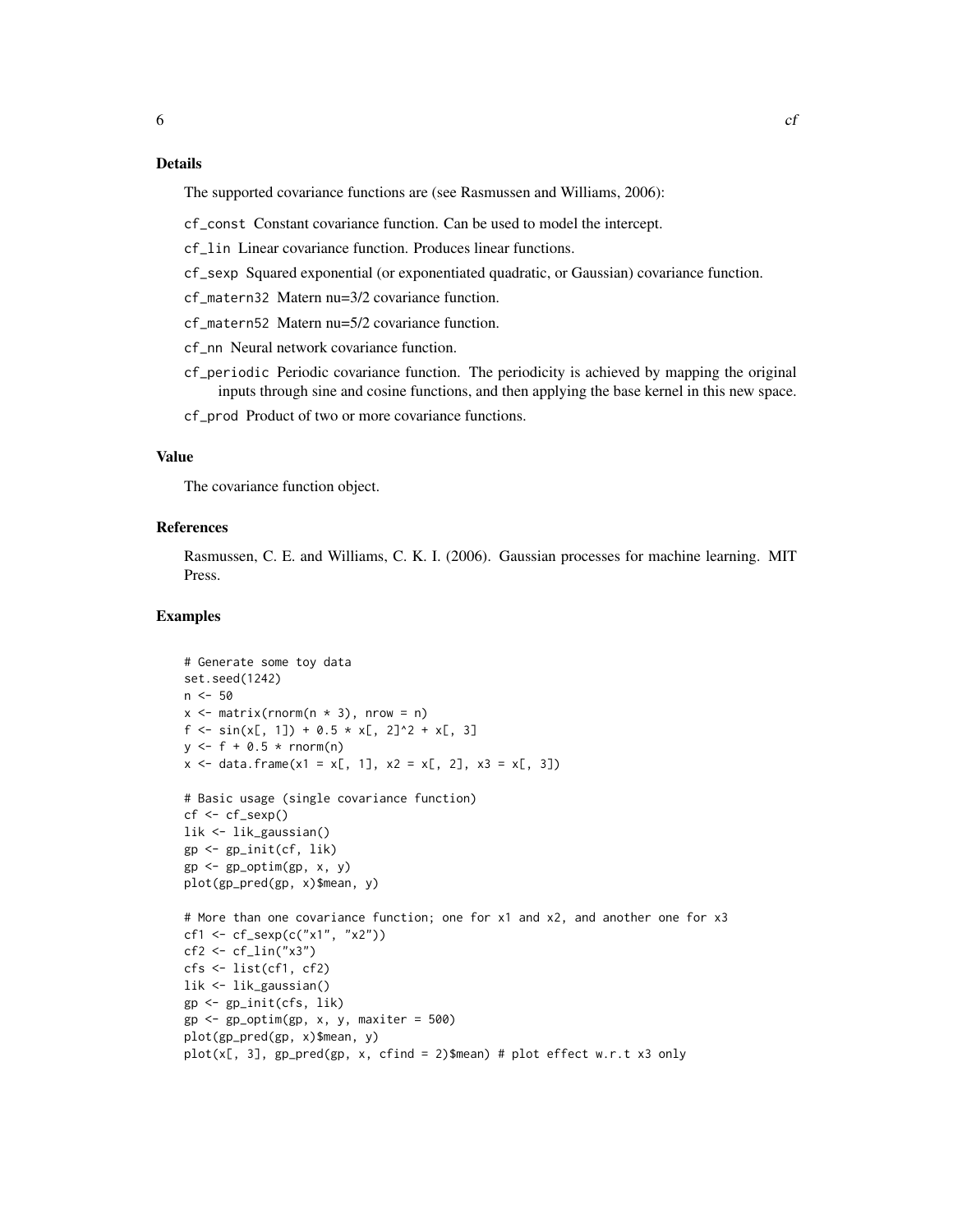#### <span id="page-6-2"></span><span id="page-6-0"></span>gp\_draw *Make predictions with a GP model*

# <span id="page-6-1"></span>Description

Function gp\_pred can be used to make analytic predictions for the latent function values at test points, whereas gp\_draw can be used to draw from the predictive distribution (or from the prior if the GP has not been fitted yet.)

# Usage

```
gp_draw(
  gp,
  xnew,
  draws = NULL,
  transform = TRUE,
  target = FALSE,marginal = FALSE,
  cfind = NULL,
  jitter = NULL,
  seed = NULL,
  ...
\mathcal{L}gp_pred(
  gp,
  xnew,
  var = FALSE,
  quantiles = NULL,
  transform = FALSE,
  cfind = NULL,
  jitter = NULL,
  quad_order = 15,
  ...
\mathcal{L}
```
# Arguments

| gp    | A GP model object.                                                                                                                                                     |
|-------|------------------------------------------------------------------------------------------------------------------------------------------------------------------------|
| xnew  | N-by-d matrix of input values (N is the number of test points and d the input<br>dimension). Can also be a vector of length N if the model has only a single<br>input. |
| draws | Number of draws to generate from the predictive distribution for the latent val-<br>ues.                                                                               |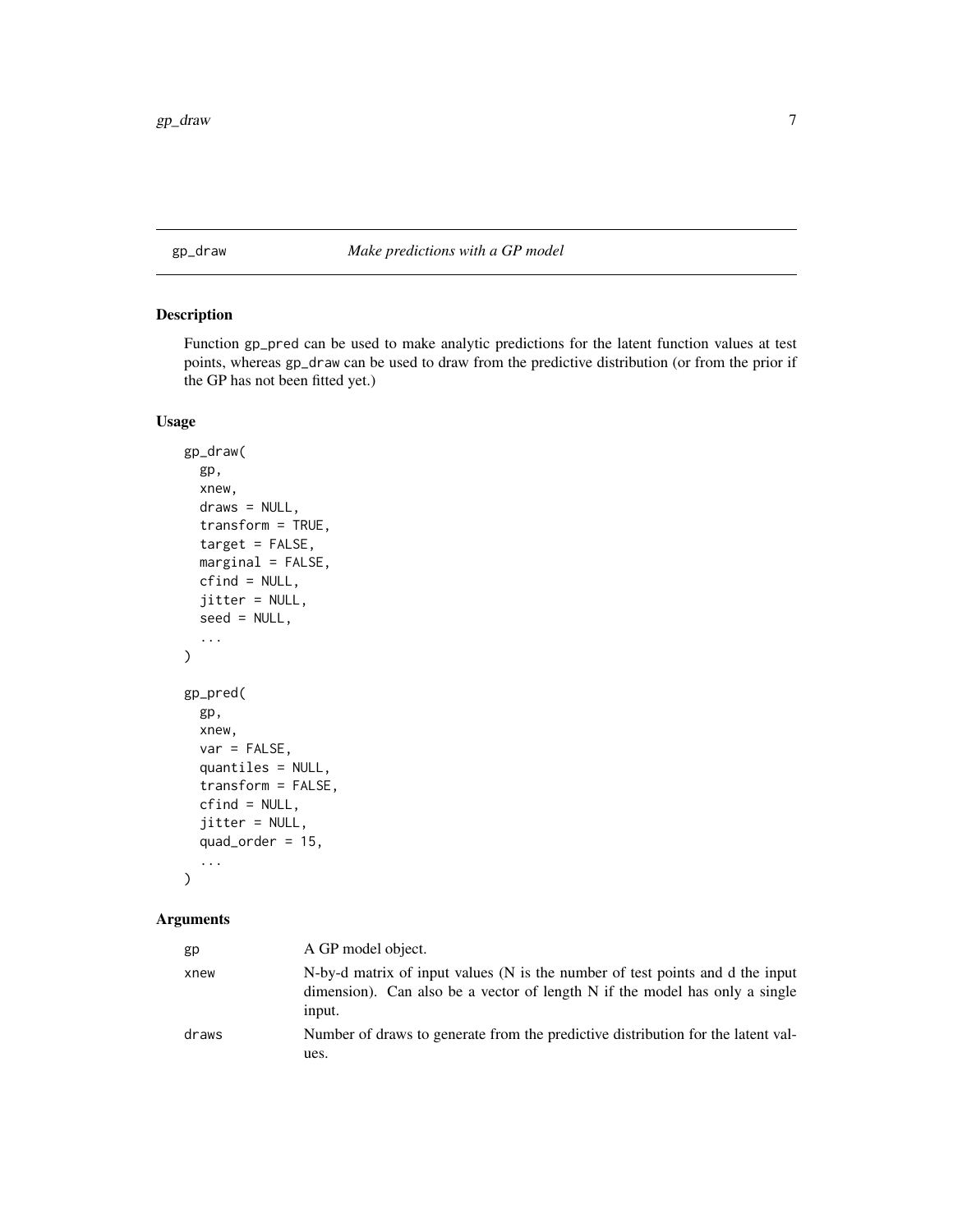| transform  | Whether to transform the draws of latent values to the same scale as the target y,<br>that is, through the response (or inverse-link) function.                                                                                                                                                                                                                                                                      |
|------------|----------------------------------------------------------------------------------------------------------------------------------------------------------------------------------------------------------------------------------------------------------------------------------------------------------------------------------------------------------------------------------------------------------------------|
| target     | If TRUE, draws values for the target variable y instead of the latent function<br>values.                                                                                                                                                                                                                                                                                                                            |
| marginal   | If TRUE, then draws for each test point are only marginally correct, but the co-<br>variance structure between test points is not retained. However, this will make<br>the sampling considerably faster in some cases, and can be useful if one is inter-<br>ested only in looking at the marginal predictive distributions for a large number<br>of test locations (for example, in posterior predictive checking). |
| cfind      | Indices of covariance functions to be used in the prediction. By default uses all<br>covariance functions.                                                                                                                                                                                                                                                                                                           |
| jitter     | Magnitude of diagonal jitter for covariance matrices for numerical stability. De-<br>fault is 1e-6.                                                                                                                                                                                                                                                                                                                  |
| seed       | Random seed for draws.                                                                                                                                                                                                                                                                                                                                                                                               |
|            | Additional parameters that might be needed. For example offset or keyword<br>trials for binomial and beta-binomial likelihoods.                                                                                                                                                                                                                                                                                      |
| var        | Whether to compute the predictive variances along with predictive mean.                                                                                                                                                                                                                                                                                                                                              |
| quantiles  | Vector of probabilities between 0 and 1 indicating which quantiles are to be<br>predicted.                                                                                                                                                                                                                                                                                                                           |
| quad_order | Quadrature order in order to compute the mean and variance on the transformed<br>scale.                                                                                                                                                                                                                                                                                                                              |

# Value

gp\_pred returns a list with fields giving the predictive mean, variance and quantiles (the last two are computed only if requested). gp\_draw returns an N-by-draws matrix of random draws from the predictive distribution, where N is the number of test points.

#### References

Rasmussen, C. E. and Williams, C. K. I. (2006). Gaussian processes for machine learning. MIT Press.

```
# Generate some toy data
set.seed(1242)
n <- 50
x \le matrix(rnorm(n \star 3), nrow = n)
f \leftarrow \sin(x[, 1]) + 0.5 \times x[, 2]^2 + x[, 3]y \le - f + 0.5 * \text{rnorm}(n)x \le - data.frame(x1 = x[, 1], x2 = x[, 2], x3 = x[, 3])
# More than one covariance function; one for x1 and x2, and another one for x3
cf1 <- cf_nn(c("x1", "x2"), prior_sigma0 = prior_half_t(df = 4, scale = 2))
cf2 \leftarrow cf\_sexp("x3")
```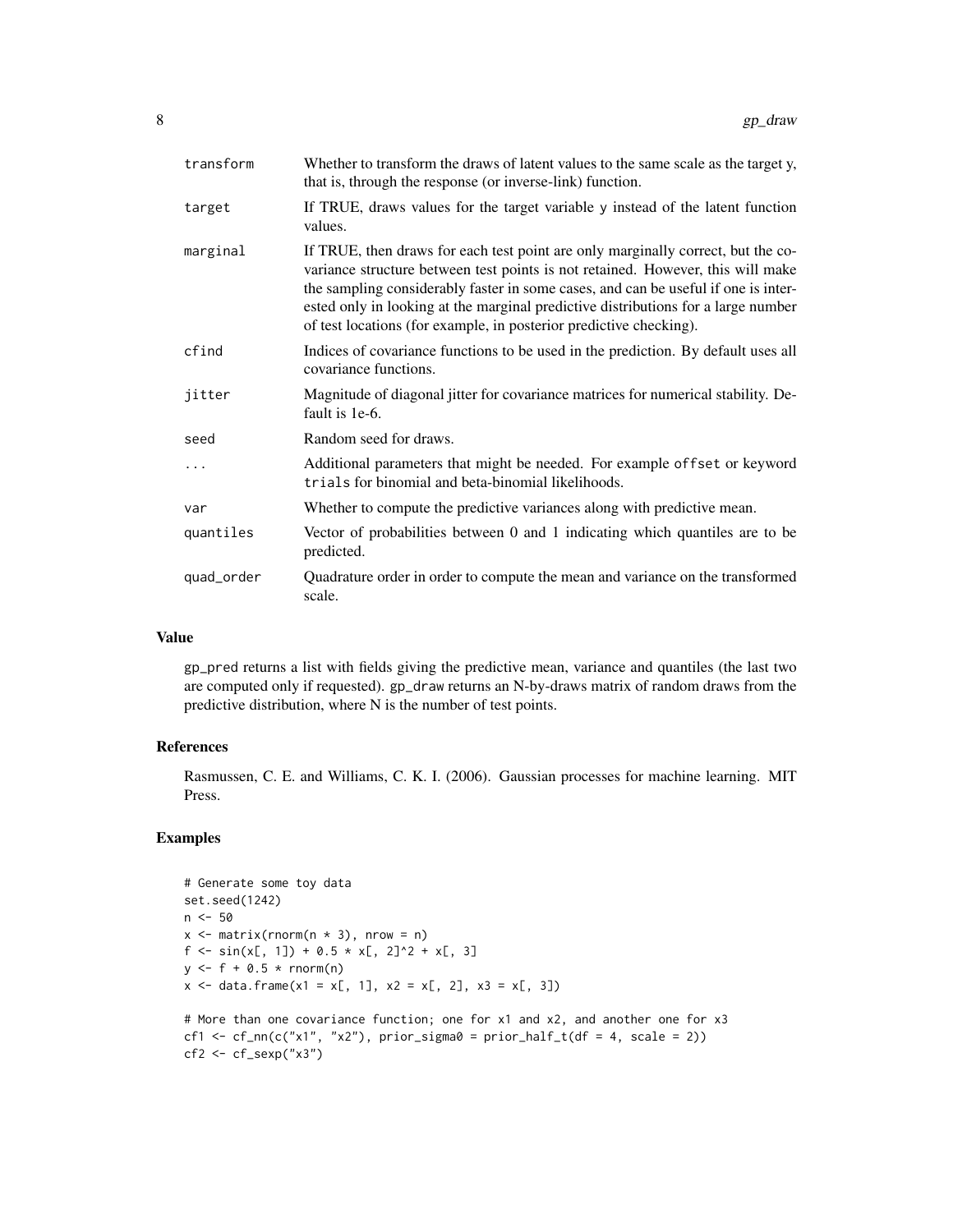<span id="page-8-0"></span> $gp$  energy  $9$ 

```
cfs <- list(cf1, cf2)
lik <- lik_gaussian()
gp <- gp_init(cfs, lik)
gp \leq gp\_optim(gp, x, y, maxiter = 500)# plot the predictions with respect to x1, when x2 = x3 = 0xt <- cbind(x1 = seq(-3, 3, len = 50), x2 = 0, x3 = 0)
pred <- gp_pred(gp, xt)
plot(xt[, "x1"], pred$mean, type = "l")
# draw from the predictive distribution
xt <- cbind(x1 = seq(-3, 3, len = 50), x2 = 0, x3 = 0)
draws \leq gp_draw(gp, xt, draws = 100)
plot(xt[, "x1"], draws[, 1], type = "l")
for (i in 2:50) {
  lines(xt[, "x1"], draws[, i])
}
# plot effect with respect to x3 only
xt <- cbind("x3" = seq(-3, 3, len = 50))
pred <- gp_pred(gp, xt, cfind = 2)
plot(xt, pred$mean, type = "l")
```
gp\_energy *Energy of a GP model*

#### Description

Returns the energy (negative log marginal likelihood) of a fitted GP model with the current hyperparameters. The result is exact for the Gaussian likelihood and dependent on the [approx](#page-1-1) for other cases.

#### Usage

gp\_energy(gp, include\_prior = TRUE)

#### Arguments

| gp            | The fitted GP model.                                                                                                             |
|---------------|----------------------------------------------------------------------------------------------------------------------------------|
| include_prior | Whether to add log density of the prior to the result (in which case the result is<br>$-(\log$ marginal likelihood + log prior)) |

#### Value

The energy value (negative log marginal likelihood).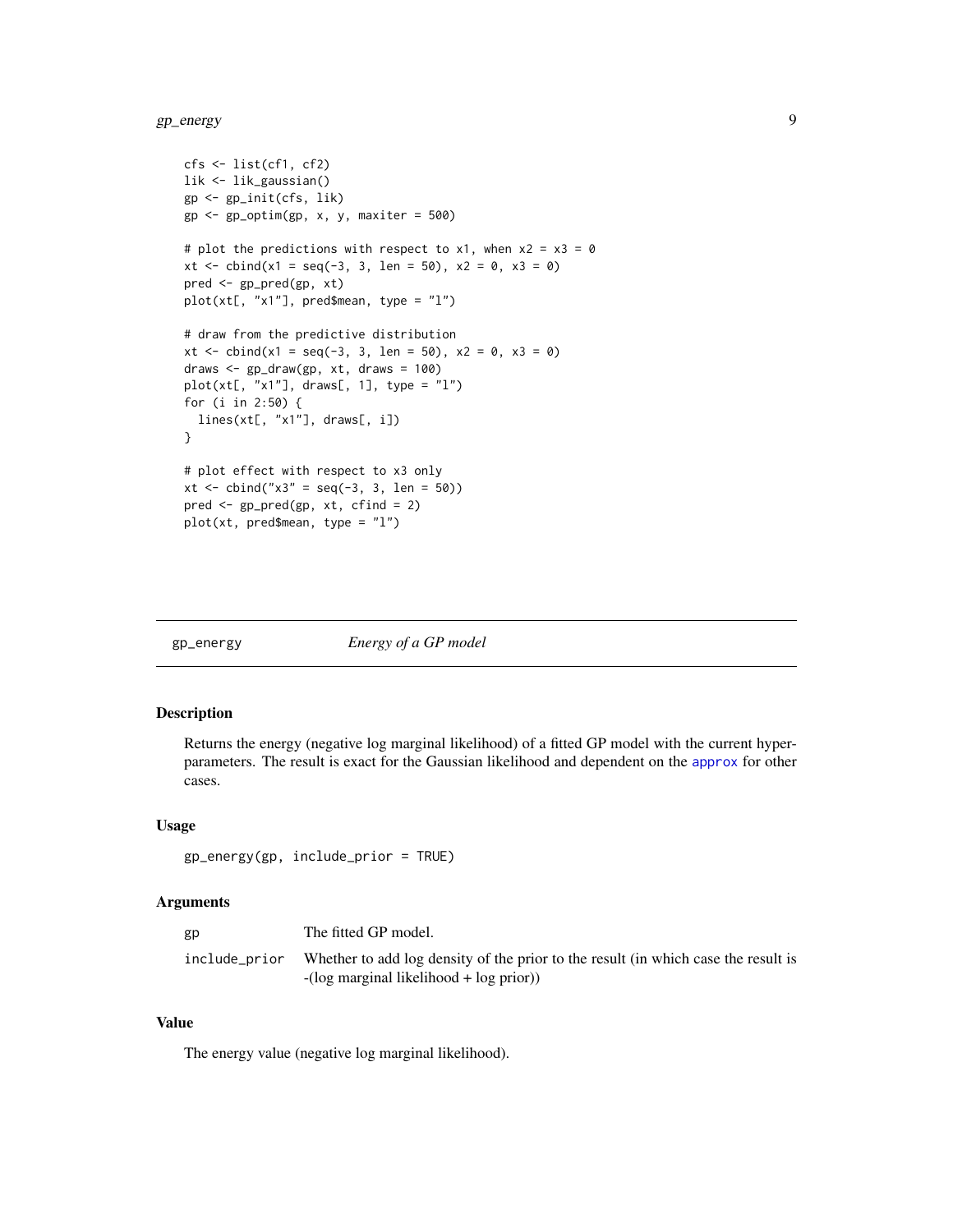#### <span id="page-9-0"></span>References

Rasmussen, C. E. and Williams, C. K. I. (2006). Gaussian processes for machine learning. MIT Press.

# Examples

```
# Generate some toy data
set.seed(1242)
n <- 500
x \le - matrix(rnorm(n * 3), nrow = n)
f \leftarrow \sin(x[, 1]) + 0.5 \times x[, 2]^2 + x[, 3]y \leftarrow f + 0.5 * \text{rnorm}(n)x \le - data.frame(x1 = x[, 1], x2 = x[, 2], x3 = x[, 3])
# Basic usage
gp <- gp_init(cf_sexp(), lik_gaussian())
gp <- gp_fit(gp, x, y)
e <- gp_energy(gp)
```
<span id="page-9-1"></span>gp\_fit *Fit a GP model*

#### Description

Function gp\_fit fits a GP model with the current hyperparameters. Notice that this function does not optimize the hyperparameters in any way, but only finds the analytical posterior approximation (depending on chosen [approx](#page-1-1)) for the latent values with the current hyperparameters. For optimizing the hyperparameter values, see gp\_optim.

# Usage

```
gp_fit(gp, x, y, trials = NULL, offset = NULL, jitter = NULL, ...)
```
#### Arguments

| gp           | The gp model object to be fitted.                                                                                                                                    |
|--------------|----------------------------------------------------------------------------------------------------------------------------------------------------------------------|
| $\mathsf{x}$ | n-by-d matrix of input values (n is the number of observations and d the input<br>dimension). Can also be a vector of length n if the model has only a single input. |
| <b>y</b>     | Vector of n output (target) values.                                                                                                                                  |
| trials       | Vector of length n giving the number of trials for each observation in binomial<br>(and beta binomial) model.                                                        |
| offset       | Vector of constant values added to the latent values $f_i$ ( $i = 1,,n$ ). For Poisson<br>models, this is the logarithm of the exposure time in each observation.    |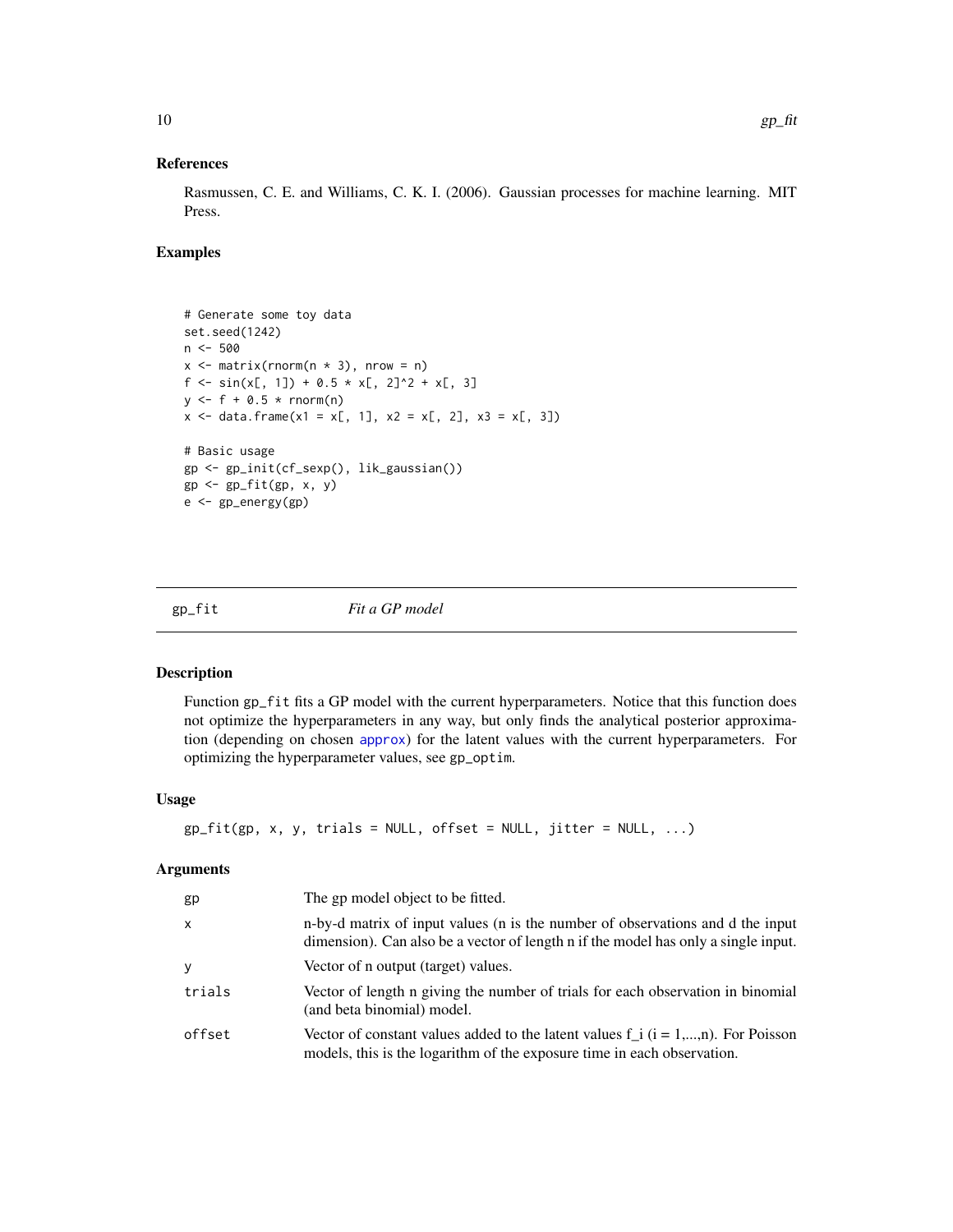#### <span id="page-10-0"></span> $g$ p\_init  $11$

# Value

An updated GP model object.

#### References

Rasmussen, C. E. and Williams, C. K. I. (2006). Gaussian processes for machine learning. MIT Press.

# Examples

```
# Generate some toy data
set.seed(32004)
n < -150sigma <-0.1x \leq -rnorm(n)ycont <- sin(3 \times x) \times exp(-abs(x)) + rnorm(n) \times sigmay \leftarrow rep(0, n)y[ycont > 0] <- 1
trials \leq rep(1, n)
# Fit the model using Laplace approximation (with the specified hyperparameters)
cf < -cf\_sexp(Iscale = 0.3, magn = 3)gp <- gp_init(cf, lik_binomial())
gp <- gp_fit(gp, x, y, trials = trials)
```
<span id="page-10-1"></span>gp\_init *Initialize a GP model*

#### Description

Initializes a GP model with given covariance function(s) and likelihood. The model can then be fitted using [gp\\_fit](#page-9-1). For hyperparameter optimization, see [gp\\_optim](#page-13-1)

# Usage

```
gp_init(
  cfs = cf\_sexp(),
  lik = lik_gaussian(),
 method = method_full(),approx = approx_laplace()
)
```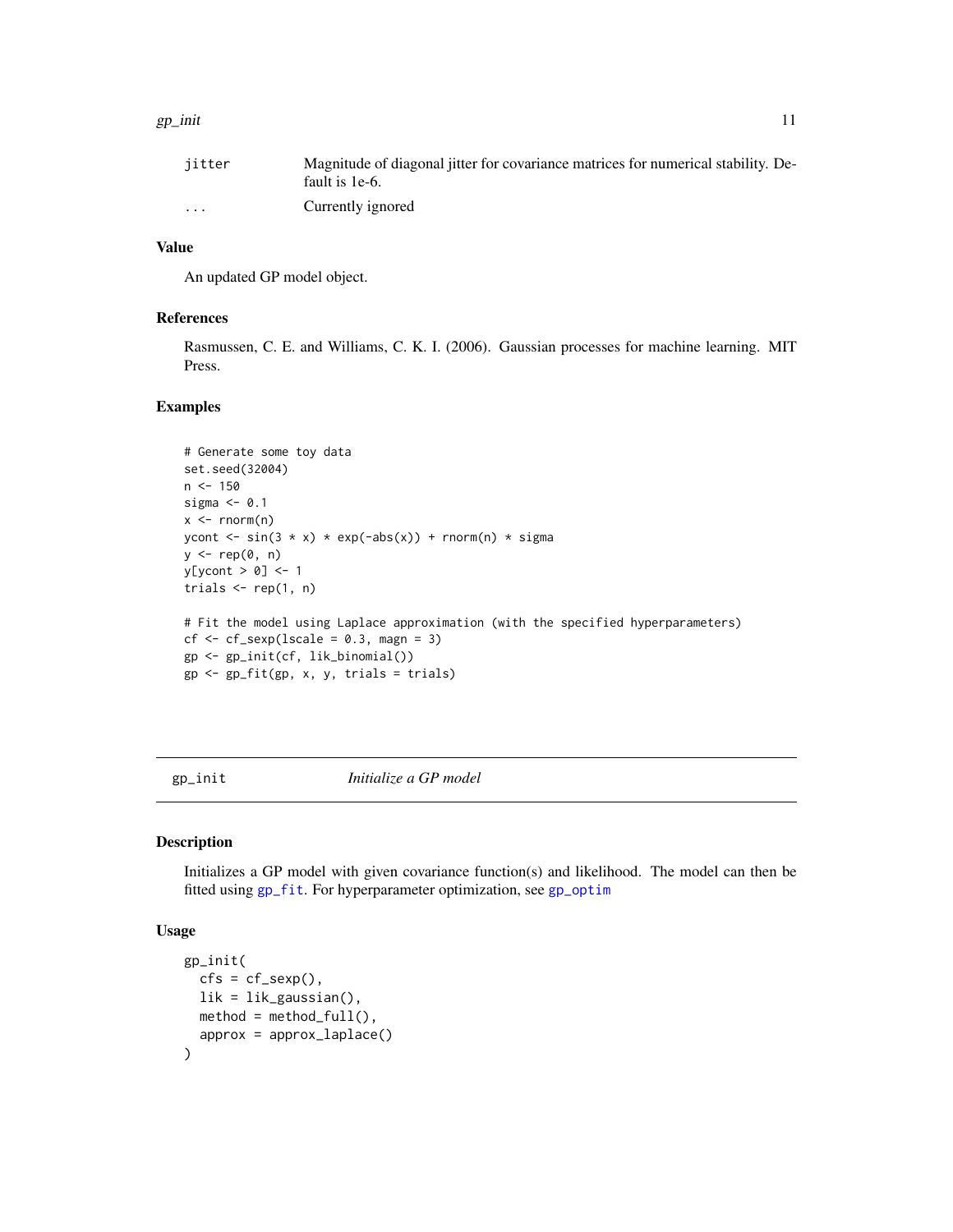# <span id="page-11-0"></span>Arguments

| cfs    | The covariance function(s). Either a single covariance function or a list of them.<br>See cf.                  |
|--------|----------------------------------------------------------------------------------------------------------------|
| lik    | Likelihood (observation model). See lik.                                                                       |
| method | Method for approximating the covariance function. See method.                                                  |
| approx | Approximate inference method for Gaussian approximation for the posterior of<br>the latent values. See approx. |

# Value

A GP model object that can be passed to other functions, for example when optimizing the hyperparameters or making predictions.

# References

Rasmussen, C. E. and Williams, C. K. I. (2006). Gaussian processes for machine learning. MIT Press.

#### Examples

```
# Full exact GP with Gaussian likelihood
gp <- gp_init(
 cfs = cf\_sexp(),
 lik = lik_gaussian(),
 method = method_full())
# Binary classification model with EP approximation for the latent values
# and FITC sparse approximation to facilitate large datasets
gp \leftarrow gp\_init(cfs = cf\_sexp(),
 lik = lik_bernoulli(),
 approx = approx_ep(),
 method = method_fitc(num_inducing = 100)
\mathcal{L}
```
<span id="page-11-1"></span>gp\_loo *Model assessment and comparison*

#### <span id="page-11-2"></span>Description

Function gp\_loo computes the approximate leave-one-out (LOO) cross-validation statistics for the given GP model with the current hyperparameters. Function gp\_compare estimates the difference in the expected predictive accuracy of two or more GP models given their LOO statistics.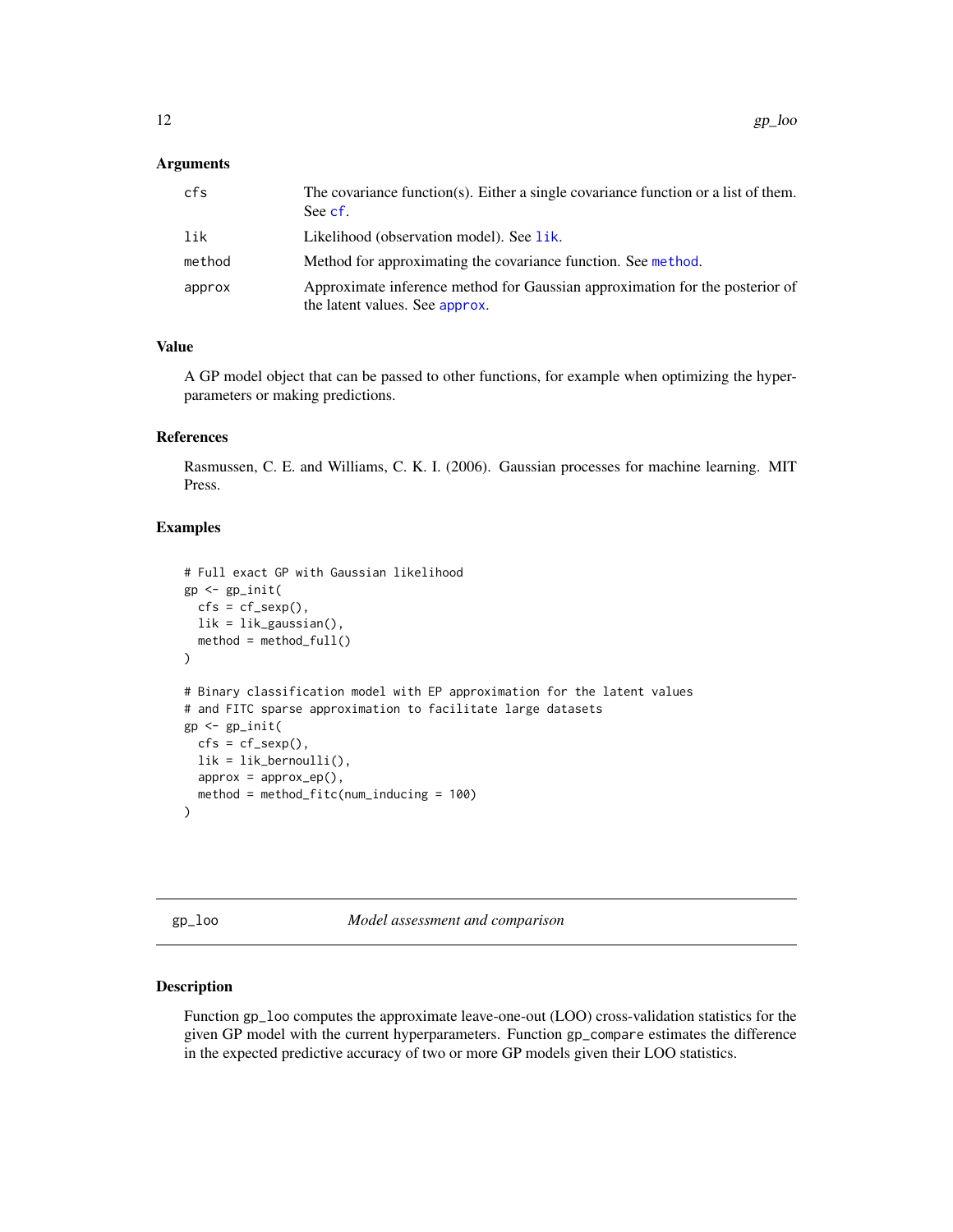$gp\_{loo}$  13

# Usage

```
gp_loo(
  gp,
  x,
  y,
  quadrature = TRUE,
  quad_order = 11,
  draws = 4000,
  jitter = NULL,
  seed = NULL,
  ...
)
```
gp\_compare(..., ref = NULL)

# Arguments

| The gp model object to be fitted.                                                                                                                                                                          |
|------------------------------------------------------------------------------------------------------------------------------------------------------------------------------------------------------------|
| n-by-d matrix of input values (n is the number of observations and d the input<br>dimension). Can also be a vector of length n if the model has only a single input.                                       |
| Vector of n output (target) values.                                                                                                                                                                        |
| Whether to use deterministic Gauss-Hermite quadrature to estimate the required<br>integrals. If FALSE, then Monte Carlo estimate is used.                                                                  |
| Order of the numerical quadrature (only applicable if quadrature=TRUE).                                                                                                                                    |
| Number of posterior draws to estimate the required integrals (only applicable if<br>quadrature=FALSE).                                                                                                     |
| Magnitude of diagonal jitter for covariance matrices for numerical stability. De-<br>fault is 1e-6.                                                                                                        |
| Random seed.                                                                                                                                                                                               |
| For gp_compare, LOO statistics for the models to compare. For gp_loo, possi-<br>ble additional data that is required for LOO predictions (for example, argument<br>trials in case of binomial likelihood). |
| Index of the model against which to compare the other models (pairwise com-<br>parison for LOO difference). If not given, then the model with the best LOO is<br>used as the reference for comparisons.    |
|                                                                                                                                                                                                            |

# Value

gp\_loo returns a list with LOO statistics. gp\_compare returns a matrix with comparison statistics (LOO differences and stardard errors in the estimates).

#### References

Vehtari A., Mononen T., Tolvanen V., Sivula T. and Winther O. (2016). Bayesian Leave-One-Out Cross-Validation Approximations for Gaussian Latent Variable Models. Journal of Machine Learning Research 17(103):1-38.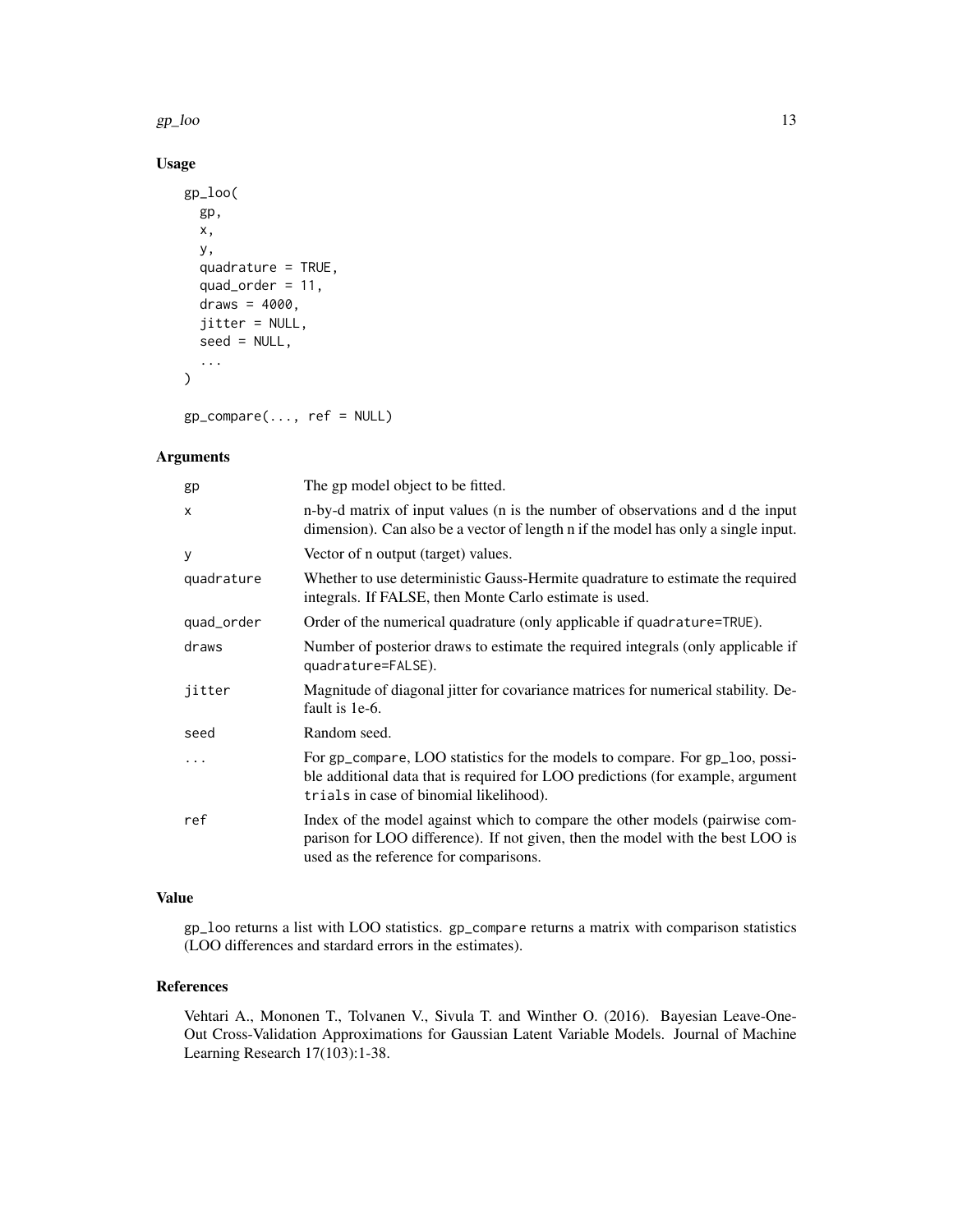# Examples

```
# Generate some toy data
set.seed(32004)
n < -50sigma <-0.1x \leq -rnorm(n)ycont <- sin(3 * x) * exp(-abs(x)) + rnorm(n) * sigma
y \leq -\operatorname{rep}(\emptyset, \mathsf{n})y[ycont > 0] <- 1
trials \leq rep(1, n)
# Set up two models
gp1 <- gp_init(cf_sexp(), lik_binomial())
gp2 <- gp_init(cf_matern32(), lik_binomial())
# Optimize
gp1 <- gp_optim(gp1, x, y, trials = trials)
gp2 <- gp_optim(gp2, x, y, trials = trials)
# Compare
loo1 \leftarrow gp\_loo(gp1, x, y, trials = trials)loo2 \leq gp_loo(gp2, x, y, trials = trials)gp_compare(loo1, loo2)
```
<span id="page-13-1"></span>

| gp_optim |  |  |  |
|----------|--|--|--|
|          |  |  |  |
|          |  |  |  |
|          |  |  |  |

n *Optimize hyperparameters of a GP model* 

# Description

This function can be used to optimize the hyperparameters of the model to the maximum marginal likelihood (or maximum marginal posterior if priors are used), using Nelder-Mead algorithm.

#### Usage

```
gp_optim(
  gp,
  x,
  y,
  tol = 1e-04,maxiter = 500.
  restarts = 1,
  verbose = TRUE,
  warnings = TRUE,
  ...
\mathcal{L}
```
<span id="page-13-0"></span>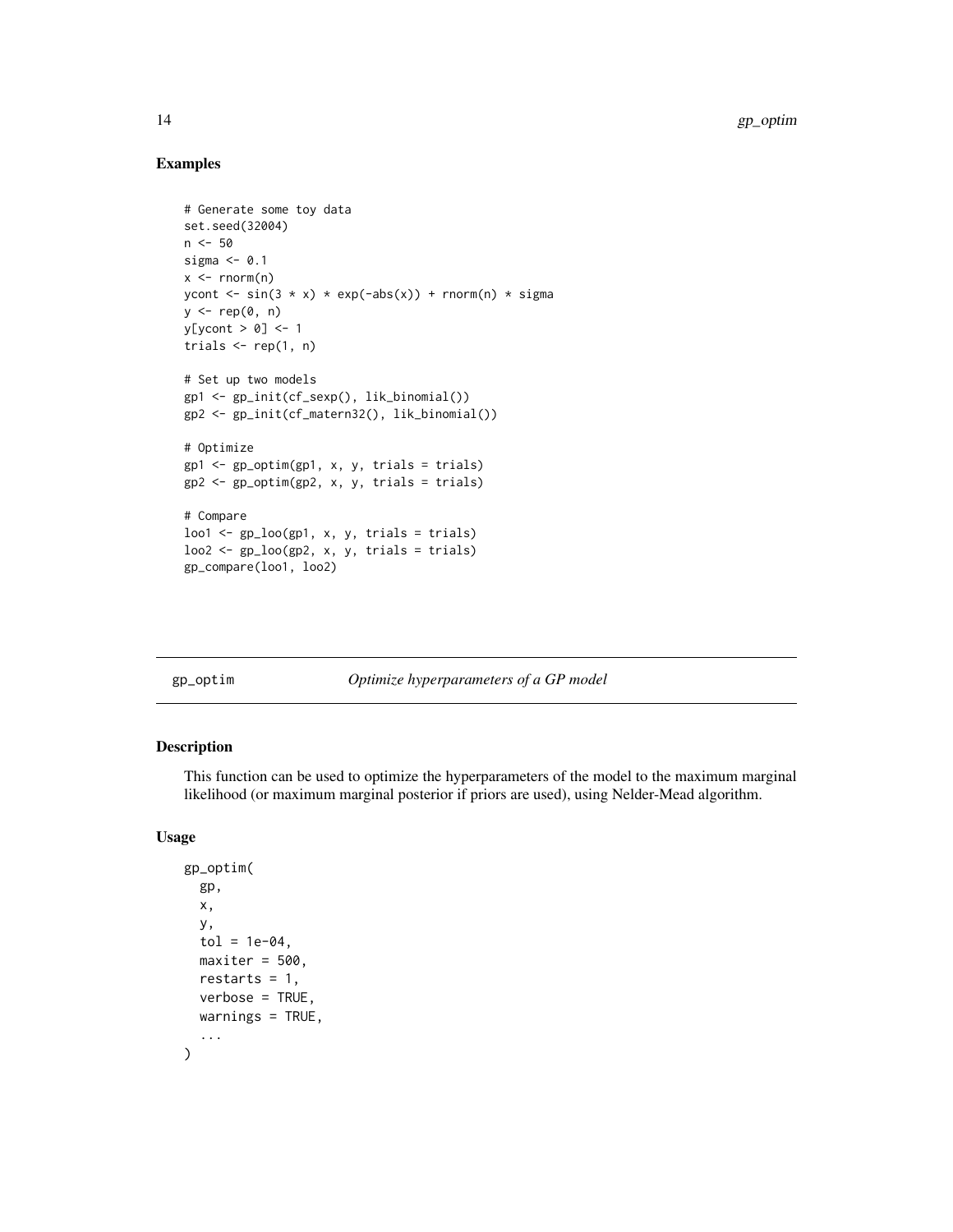#### <span id="page-14-0"></span>gp\_optim 15

# Arguments

| gp           | The gp model object to be fitted.                                                                                                                                                                                                                                                                                                                                                                                      |
|--------------|------------------------------------------------------------------------------------------------------------------------------------------------------------------------------------------------------------------------------------------------------------------------------------------------------------------------------------------------------------------------------------------------------------------------|
| $\mathsf{x}$ | n-by-d matrix of input values (n is the number of observations and d the input<br>dimension). Can also be a vector of length n if the model has only a single input.                                                                                                                                                                                                                                                   |
| У            | Vector of n output (target) values.                                                                                                                                                                                                                                                                                                                                                                                    |
| tol          | Relative change in the objective function value after which the optimization is<br>terminated.                                                                                                                                                                                                                                                                                                                         |
| maxiter      | Maximum number of iterations.                                                                                                                                                                                                                                                                                                                                                                                          |
| restarts     | Number of possible restarts during optimization. The Nelder-Mead iteration<br>can sometimes terminate prematurely before a local optimum is found, and this<br>argument can be used to specify how many times the optimization is allowed to<br>restart from where it left when Nelder-Mead terminated. By setting restarts $> 0$ ,<br>one can often find local optimum without having to call gp_optim several times. |
| verbose      | If TRUE, then some information about the progress of the optimization is printed<br>to the console.                                                                                                                                                                                                                                                                                                                    |
| warnings     | Whether to print out some potential warnings (such as maximum number of<br>iterations reached) during the optimization.                                                                                                                                                                                                                                                                                                |
|              | Further arguments to be passed to gp_fit that are needed in the fitting process,<br>for example trials in the case of binomial likelihood.                                                                                                                                                                                                                                                                             |

# Value

An updated GP model object.

# References

Rasmussen, C. E. and Williams, C. K. I. (2006). Gaussian processes for machine learning. MIT Press.

```
# Generate some toy data
set.seed(1242)
n <- 50
x \le - matrix(rnorm(n * 3), nrow = n)
f \leftarrow \sin(x[, 1]) + 0.5 \times x[, 2]^2 + x[, 3]y \leftarrow f + 0.5 * \text{rnorm}(n)x \le - data.frame(x1 = x[, 1], x2 = x[, 2], x3 = x[, 3])
# Basic usage
cf <- cf_sexp()
lik <- lik_gaussian()
gp <- gp_init(cf, lik)
gp <- gp_optim(gp, x, y)
```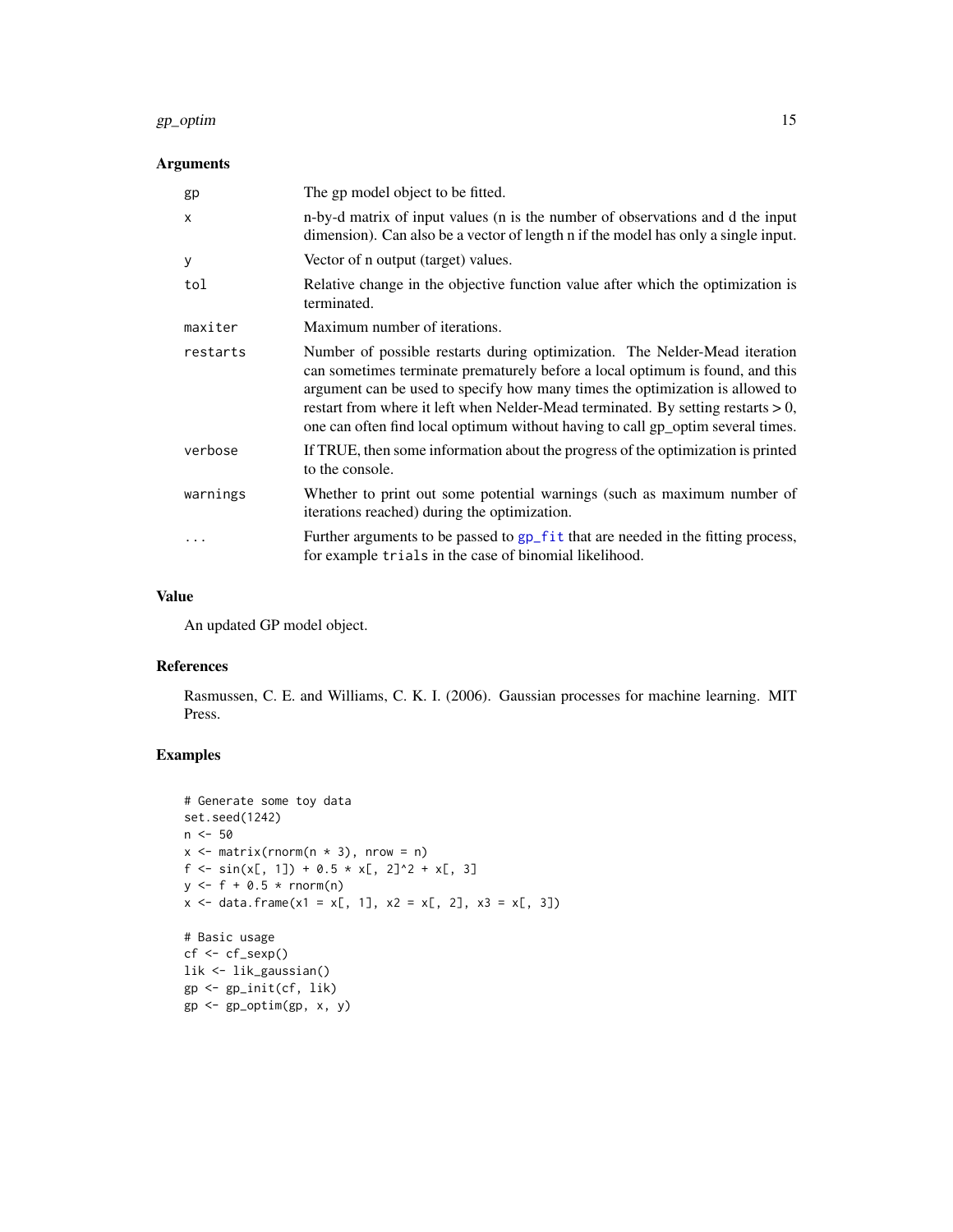<span id="page-15-0"></span>

# Description

Convenience functions for saving and loading GP models.

# Usage

gp\_save(gp, filename)

gp\_load(filename)

# Arguments

| gp       | The gp model object to be saved. |
|----------|----------------------------------|
| filename | Where to save or load from.      |

# Value

gp\_load returns the loaded GP model object.

```
gp \leftarrow gp\_init()# fit the model (skipped here)
# save the model
filename <- file.path(tempdir(), 'gp.rda')
gp_save(gp, filename)
# load the model and remove the file
gp <- gp_load(filename)
file.remove(filename)
```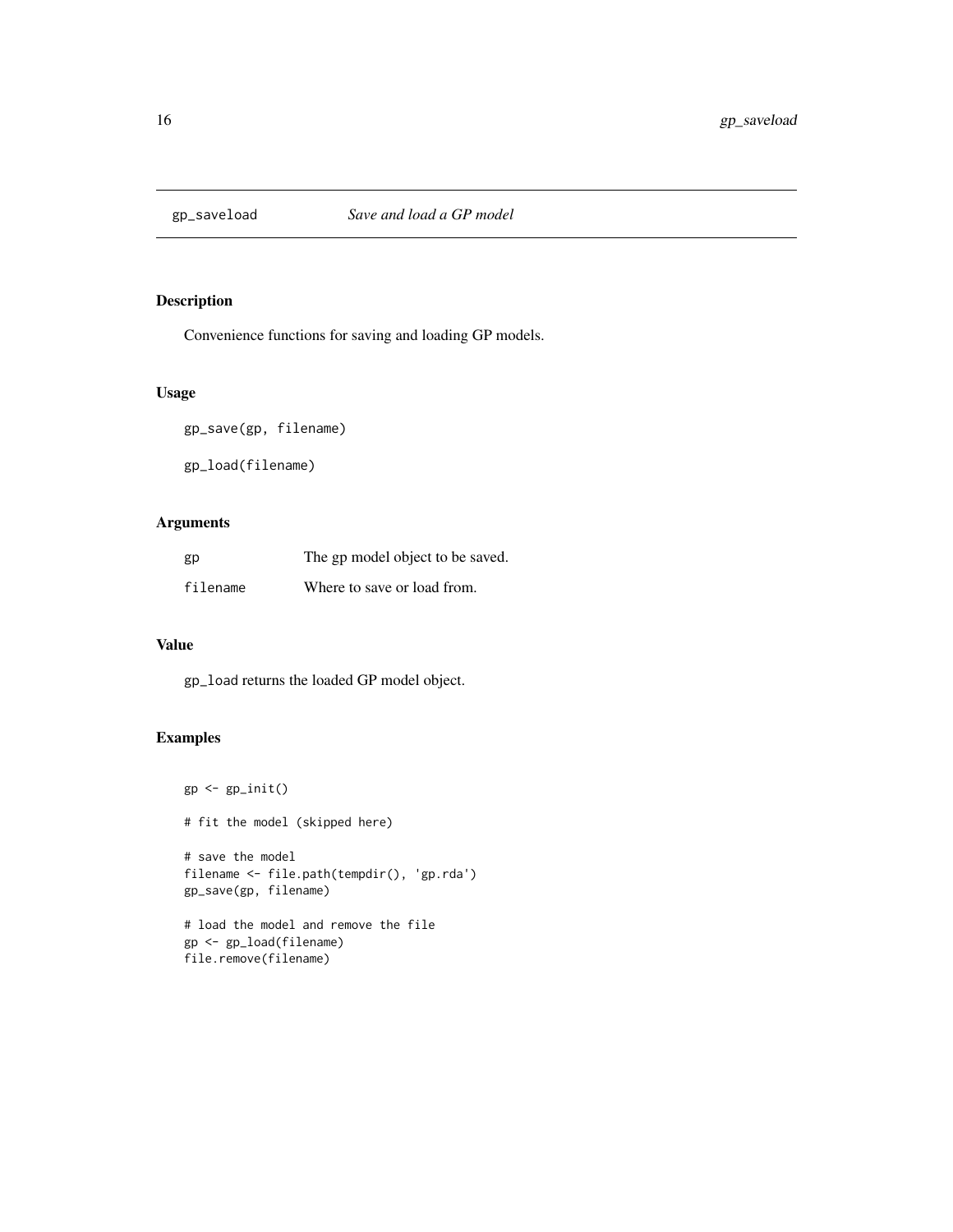# Description

Functions for initializing the likelihood (observation model) which can then be passed to [gp\\_init](#page-10-1).

# Usage

```
lik_gaussian(sigma = 0.5, prior_sigma = prior_logunif())
lik_bernoulli(link = "logit")
lik_binomial(link = "logit")
lik_betabinom(link = "logit", phi = 1, prior_phi = prior_logunif())
lik_poisson(link = "log")
```
# Arguments

| sigma       | Initial value for the noise standard deviation.                                                                                         |
|-------------|-----------------------------------------------------------------------------------------------------------------------------------------|
| prior_sigma | Prior for hyperparameter sigma. See priors.                                                                                             |
| link        | Link function if the likelihood supports non-identity links. See Details for in-<br>formation about possible links for each likelihood. |
| phi         | The over dispersion parameter for beta binomial likelihood.                                                                             |
| prior_phi   | Prior for hyperparameter phi. See priors.                                                                                               |

# Details

The supported likelihoods are:

lik\_gaussian Gaussian likelihood. Has no links (uses identity link).

lik\_bernoulli Bernoulli likelihood. Possible links: 'logit' or 'probit'.

lik\_binomial Binomial likelihood. Possible links: 'logit' or 'probit'.

lik\_betabinom Beta binomial likelihood. Possible links: 'logit' or 'probit'.

lik\_poisson Poisson likelihood. Possible links: 'log'.

# Value

The likelihood object.

<span id="page-16-1"></span><span id="page-16-0"></span>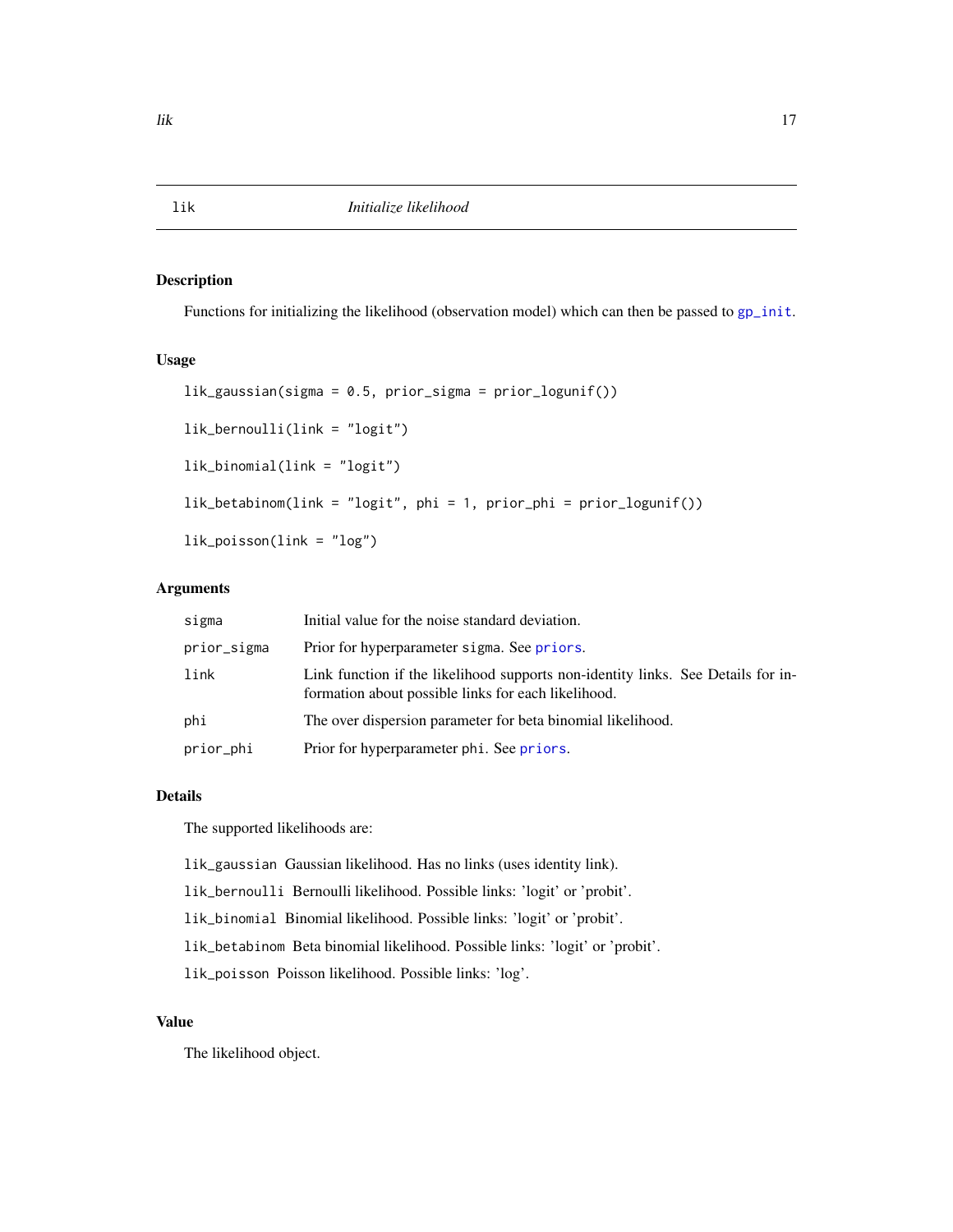18 method and the state of the state of the state of the state of the state of the state of the state of the state of the state of the state of the state of the state of the state of the state of the state of the state of

### Examples

```
# Basic usage
cf \leftarrow cf\_sexp()lik <- lik_binomial()
gp <- gp_init(cf, lik)
```
<span id="page-17-1"></span>

#### method *Initialize method or type of the model*

# Description

Functions for initializing the method or type of the model, which can then be passed to [gp\\_init](#page-10-1). The supported methods are:

- method\_full Full GP, so full exact covariance function is used, meaning that the inference will be for the n latent function values (fitting time scales cubicly in n).
- method\_fitc Fully independent training (and test) conditional, or FITC, approximation (see Quiñonero-Candela and Rasmussen, 2005; Snelson and Ghahramani, 2006). The fitting time scales  $O(n*m^2)$ , where n is the number of data points and m the number of inducing points num\_inducing. The inducing point locations are chosen using the k-means algorithm.
- method\_rf Random features, that is, linearized GP. Uses random features (or basis functions) for approximating the covariance function, which means the inference time scales cubicly in the number of approximating basis functions num\_basis. For stationary covariance functions random Fourier features (Rahimi and Recht, 2007) is used, and for non-stationary kernels using case specific method when possible (for example, drawing the hidden layer parameters randomly for cf\_nn). For cf\_const and cf\_lin this means using standard linear model, and the inference is performed on the weight space (not in the function space). Thus if the model is linear (only cf\_const and cf\_lin are used), this will give a potentially huge speed-up if the number of features is considerably smaller than the number of data points.

#### Usage

```
method_full()
method_fitc(
  inducing = NULL,
  num_inducing = 100,
  bin_along = NULL,
 bin\_count = 10,
  seed = 12345
)
```
method\_rf(num\_basis =  $400$ , seed =  $12345$ )

<span id="page-17-0"></span>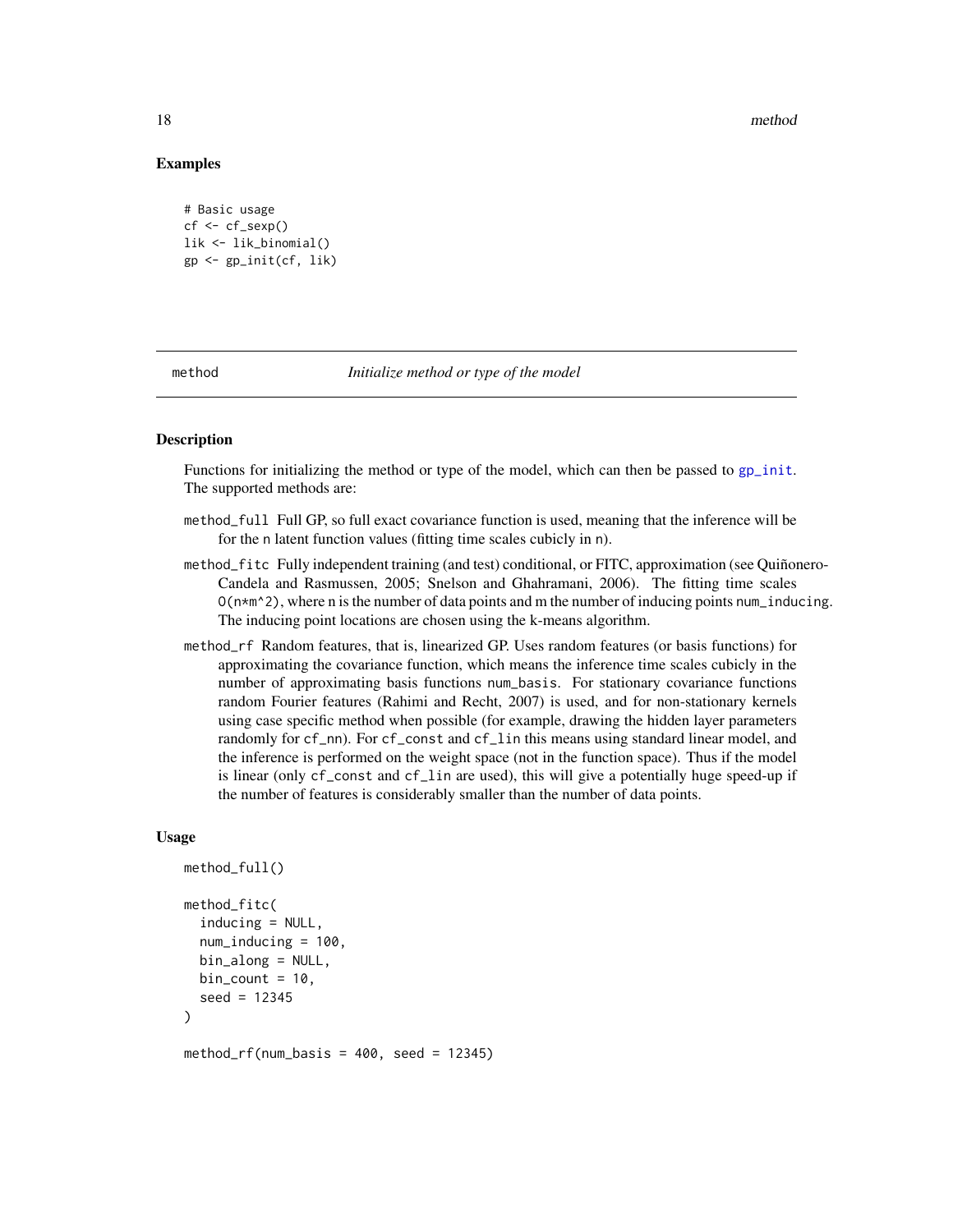#### method and the contract of the contract of the contract of the contract of the contract of the contract of the contract of the contract of the contract of the contract of the contract of the contract of the contract of the

#### Arguments

| inducing     | Inducing points to use. If not given, then num_inducing points will be placed<br>in the input space using a clustering algorithm.                                                                                                                                                                                                                                                                                                                                                                  |
|--------------|----------------------------------------------------------------------------------------------------------------------------------------------------------------------------------------------------------------------------------------------------------------------------------------------------------------------------------------------------------------------------------------------------------------------------------------------------------------------------------------------------|
| num_inducing | Number of inducing points for the approximation. Will be ignored if the induc-<br>ing points are given by the user.                                                                                                                                                                                                                                                                                                                                                                                |
| bin_along    | Either an index or a name of the input variable along which to bin the values<br>before placing the inducing inputs. For example, if bin_along=3, then the input<br>data is divided into bin_count bins along 3rd input variable, and each bin will<br>have the same number inducing points (or as close as possible). This can some-<br>times be useful to ensure that inducing points are spaced evenly with respect to<br>some particular variable, for example time in spatio-temporal models. |
| bin_count    | The number of bins to use if bin_along given. Has effect only if bin_along is<br>given.                                                                                                                                                                                                                                                                                                                                                                                                            |
| seed         | Random seed for reproducible results.                                                                                                                                                                                                                                                                                                                                                                                                                                                              |
| num_basis    | Number of basis functions for the approximation.                                                                                                                                                                                                                                                                                                                                                                                                                                                   |

# Value

The method object.

# References

Rahimi, A. and Recht, B. (2008). Random features for large-scale kernel machines. In Advances in Neural Information Processing Systems 20.

Quiñonero-Candela, J. and Rasmussen, C. E (2005). A unifying view of sparse approximate Gaussian process regression. Journal of Machine Learning Research 6:1939-1959.

Snelson, E. and Ghahramani, Z. (2006). Sparse Gaussian processes using pseudo-inputs. In Advances in Neural Information Processing Systems 18.

```
#' # Generate some toy data
# NOTE: this is so small dataset that in reality there would be no point
# use sparse approximation here; we use this small dataset only to make this
# example run fast
set.seed(1242)
n <- 50
x \le matrix(rnorm(n \star 3), nrow = n)
f \leftarrow \sin(x[, 1]) + 0.5 \times x[, 2]^2 + x[, 3]y \le - f + 0.5 * \text{rnorm}(n)x \le - data.frame(x1 = x[, 1], x2 = x[, 2], x3 = x[, 3])
# Full exact GP with Gaussian likelihood
gp <- gp_init(cf_sexp())
gp <- gp_optim(gp, x, y)
```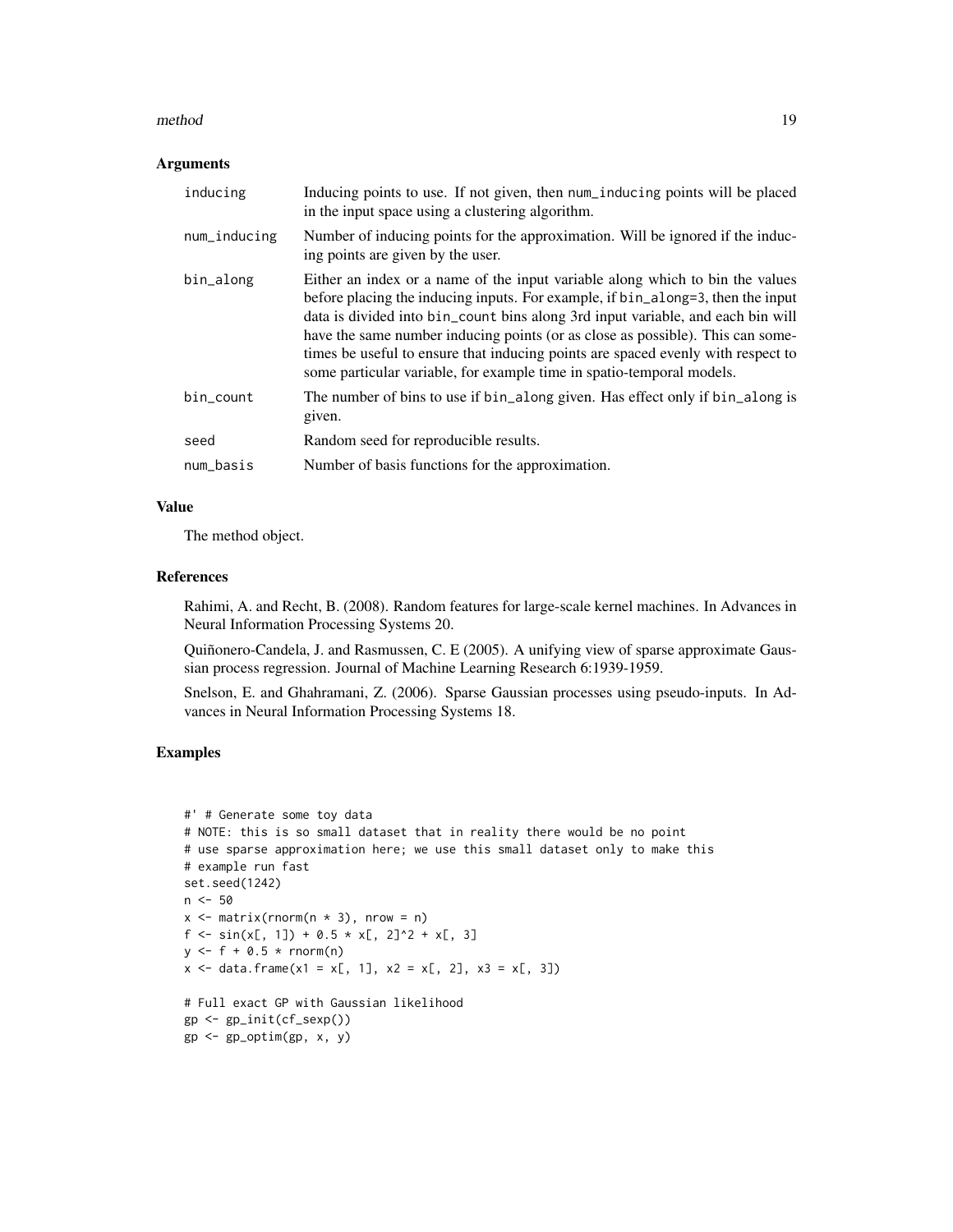20 parameters and the set of the set of the set of the set of the set of the set of the set of the set of the set of the set of the set of the set of the set of the set of the set of the set of the set of the set of the se

```
# Approximate solution using random features (here we use a very small
# number of random features only to make this example run fast)
gp \leftarrow gp\_init(cf\_sexp(), method = method_rf(num_basis = 30))gp <- gp_optim(gp, x, y)
# Approximate solution using FITC (here we use a very small
# number of incuding points only to make this example run fast)
gp \leftarrow gp\_init(cf\_sexp(), method = method_fitch(num\_inducing = 10))gp \leftarrow gp\_optim(gp, x, y)
```
#### param *Get or set GP model parameters*

#### Description

get\_param returns the current hyperparameters of the GP model in a vector. set\_param can be used to set the parameters. Note that these functions are intended mainly for internal usage, and there is typically no need to use these functions directly but instead create a new GP model using gp\_init.

#### Usage

```
get_param(object, ...)
set_param(object, param, ...)
```
#### Arguments

| object | The model object.                                                                                                                                                                                           |
|--------|-------------------------------------------------------------------------------------------------------------------------------------------------------------------------------------------------------------|
| .      | Ignored currently.                                                                                                                                                                                          |
| param  | The parameters to be set. Call first get param to see the order in which the<br>parameters should be given for a particular model. Notice that all positive pa-<br>rameters should be given in a log-scale. |

#### Value

get\_param returns the current hyperparameters and set\_param the GP model structure with the new parameter values.

```
# Set up some model
gp \leftarrow gp\_init(cf = cf\_sexp(), lik = lik\_gaussian())# print out to see the parameter ordering
param <- get_param(gp)
```
<span id="page-19-0"></span>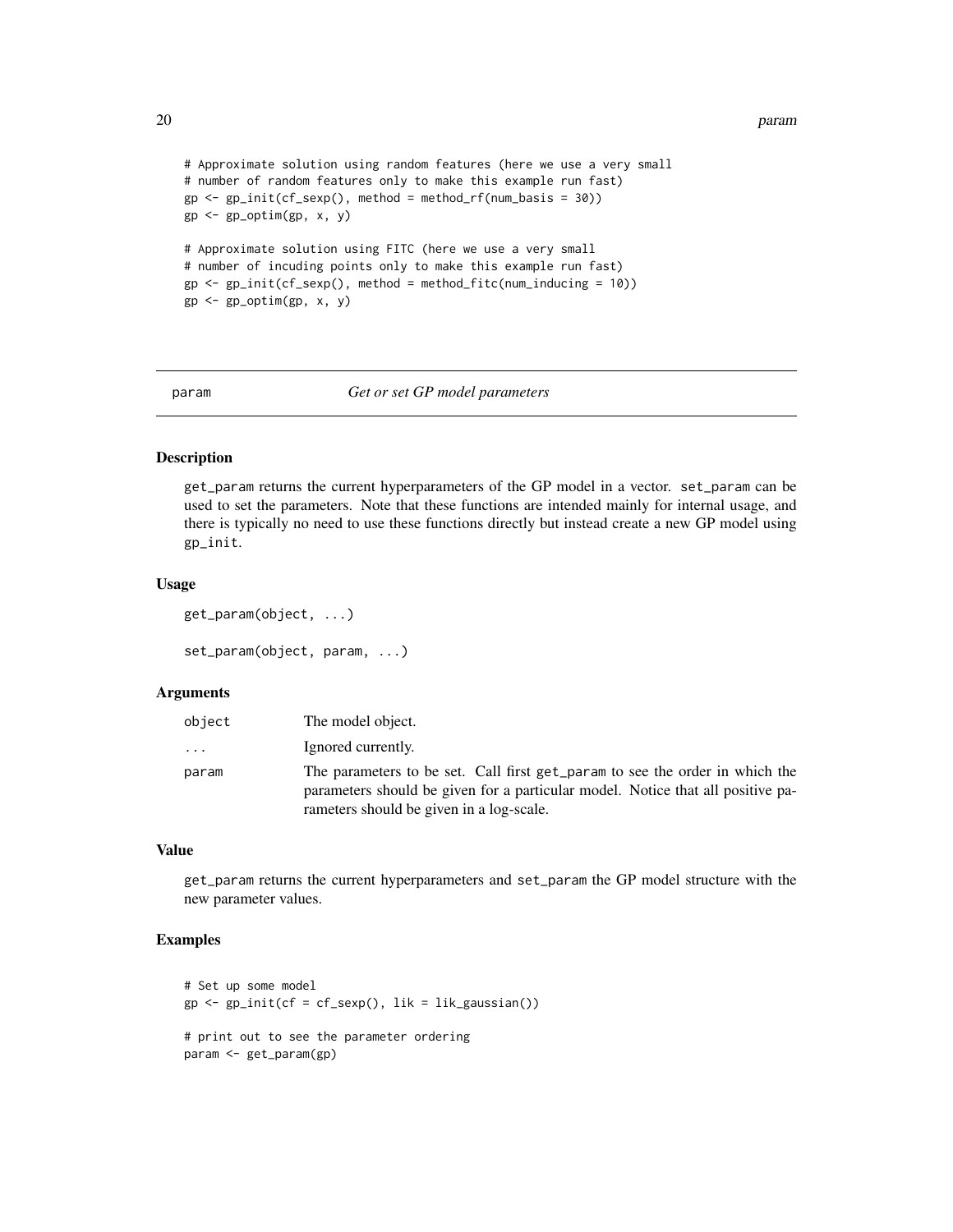#### <span id="page-20-0"></span>priors 21

```
print(param)
# set some new values
param_new <- log(c(0.1, 0.8, 0.3))names(param_new) <- names(param)
gp <- set_param(gp, param_new)
# check the result
print(get_param(gp))
```
<span id="page-20-1"></span>

#### priors *Initialize prior for hyperparameter*

# Description

Functions for initializing hyperparameter priors which can then be passed to [gp\\_init](#page-10-1). See section Details for the prior explanations.

#### Usage

```
prior_fixed()
prior_logunif()
prior_lognormal(loc = 0, scale = 1)
prior\_half\_t(df = 1, scale = 1)
```
# Arguments

| $1$ oc | Location parameter of the distribution |
|--------|----------------------------------------|
| scale  | Scale parameter of the distribution    |
| df     | Degrees of freedom                     |

# Details

The supported priors are:

prior\_fixed The hyperparameter is fixed to its initial value, and is not optimized by gp\_optim.

prior\_logunif Improper uniform prior on the log of the parameter.

prior\_lognormal Log-normal prior (Gaussian prior on the logarithm of the parameter).

prior\_half\_t Half Student-t prior for a positive parameter.

# Value

The hyperprior object.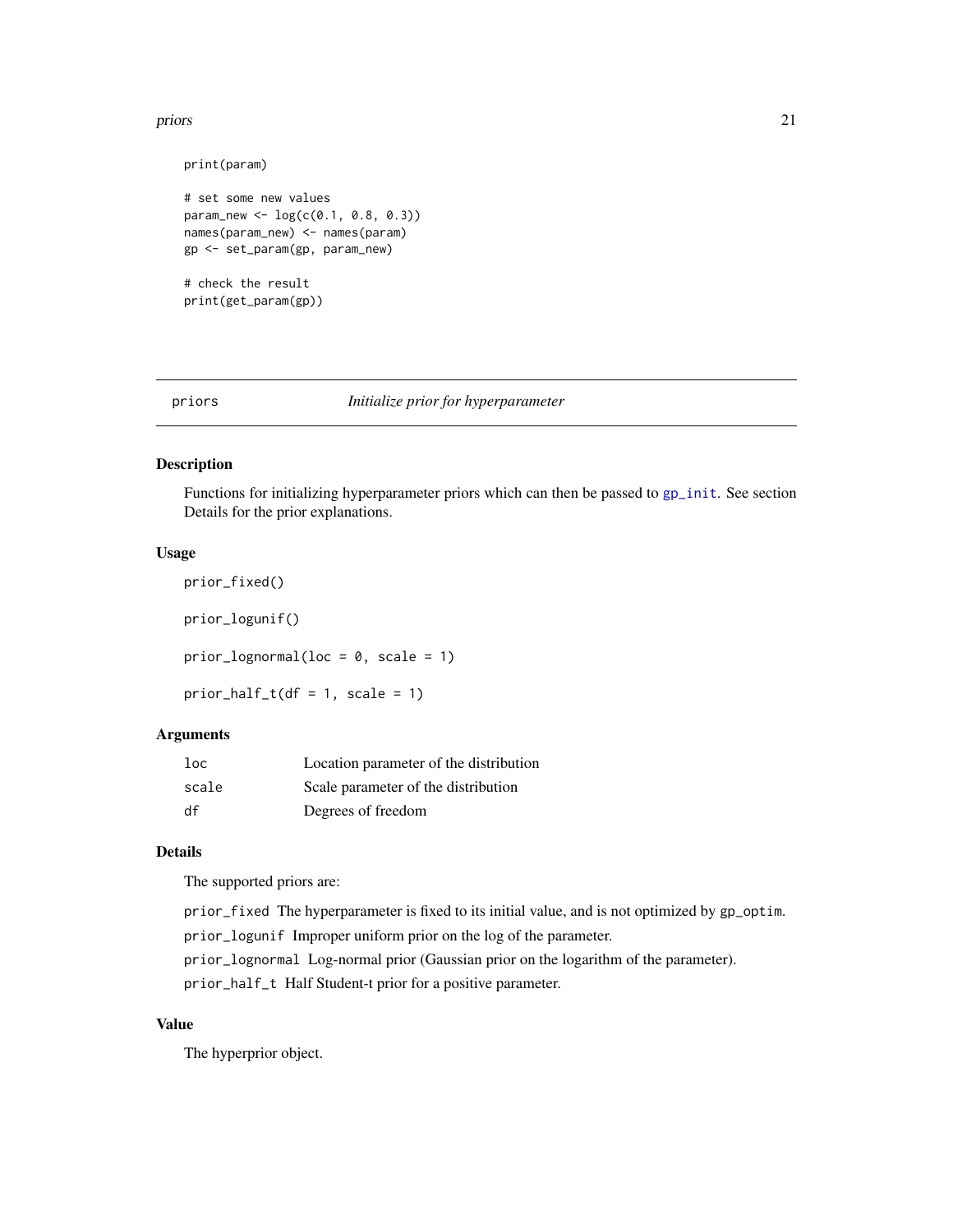# References

Rasmussen, C. E. and Williams, C. K. I. (2006). Gaussian processes for machine learning. MIT Press.

```
# Quasi-periodic covariance function, with fixed period
cf1 <- cf_periodic(
 period = 5,
  prior_period = prior_fixed(),
  cf\_base = cf\_sexp(Iscale = 2))
cf2 < -cf\_sexp(Iscale = 40)cf <- cf1 * cf2gp <- gp_init(cf)
# draw from the prior
set.seed(104930)
xt <- seq(-10, 10, len = 500)
plot(xt, gp_draw(gp, xt), type = "l")
```